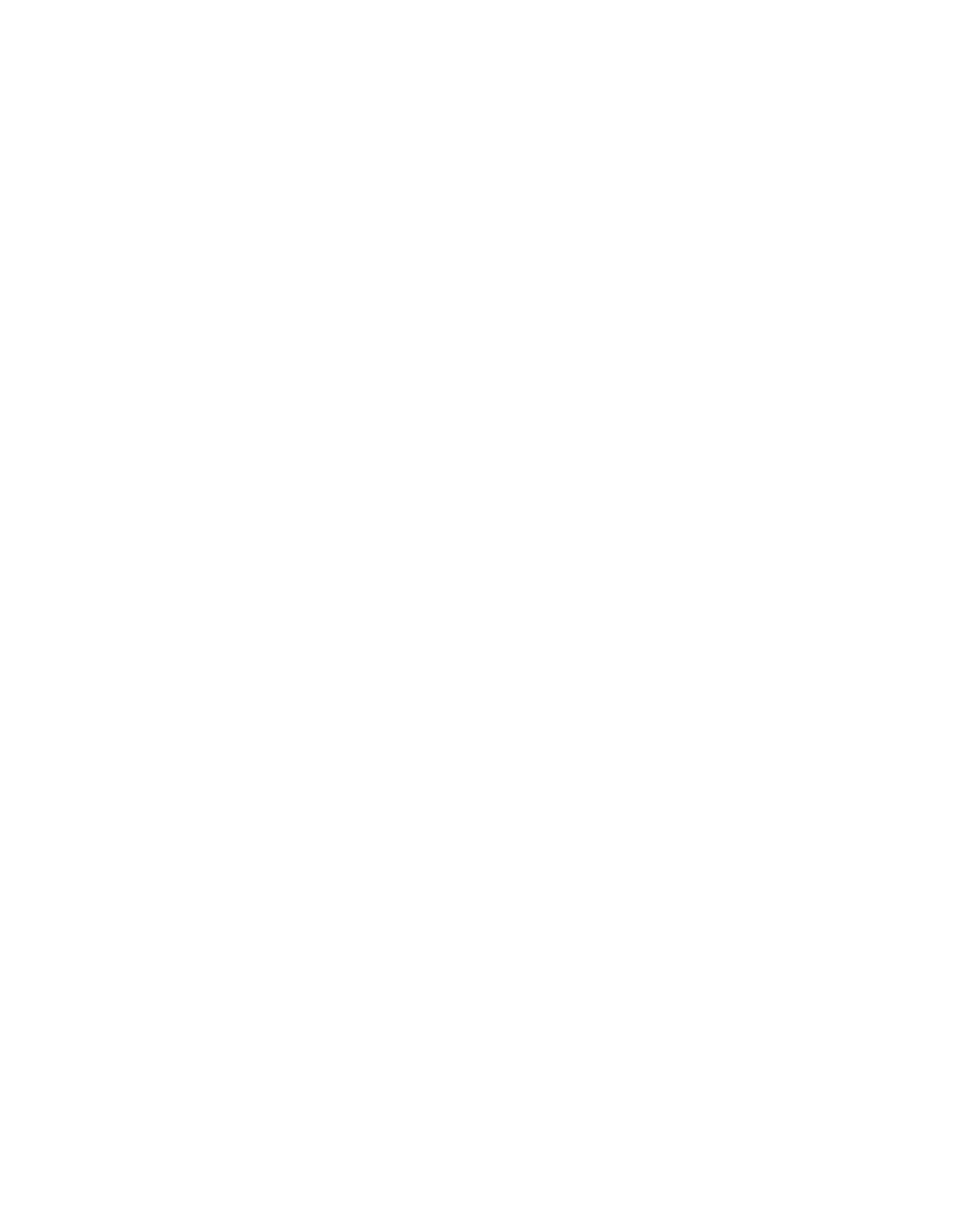# **Important information for:**



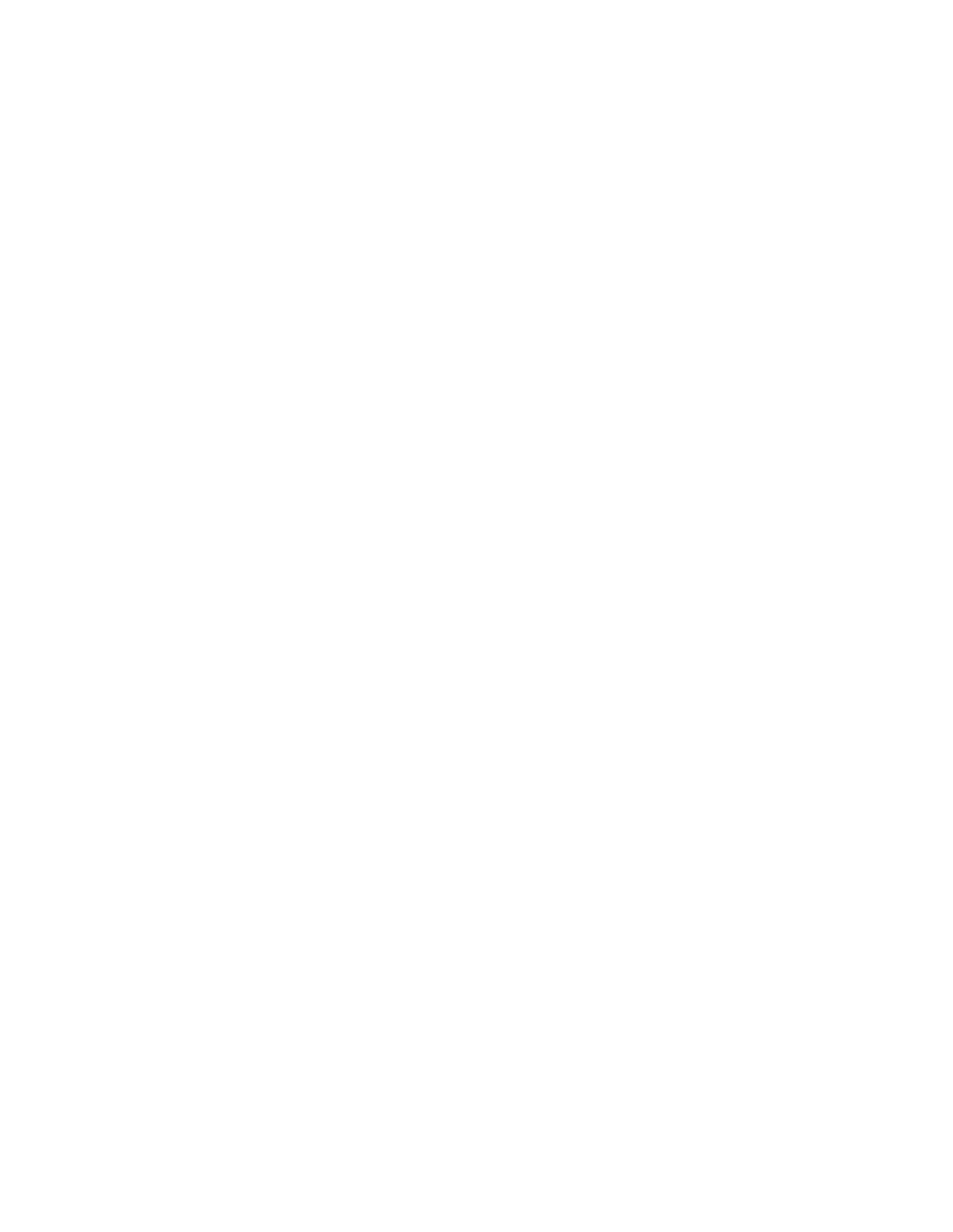# **Table of contents**

| <b>Topic</b>                                    | Page           |
|-------------------------------------------------|----------------|
| Introduction                                    | 1              |
| What is a gastrostomy tube?                     | $\overline{2}$ |
| Why does my child need a G-tube?                | 4              |
| How do I take care of my child?                 | 5              |
| How do I take care of the skin around the tube? | 7              |
| How do I take care of the G-tube?               | 8              |
| What feeding equipment do I need?               | 9              |
| How do I get the feeding equipment?             | 10             |
| What about formula?                             | 11             |
| How do I feed my child?                         | 13             |
| Feeding your $child - by$ gravity               | 15             |
| Feeding your child – by syringe                 | 17             |
| Feeding your $child - by pump$                  | 21             |
| How do I give my child medications?             | 25             |
| How do I take care of the equipment?            | 27             |
| How can I prevent and manage problems?          | 28             |
| Feeding and Flushing Schedule                   | 35             |
| Thank you                                       | 37             |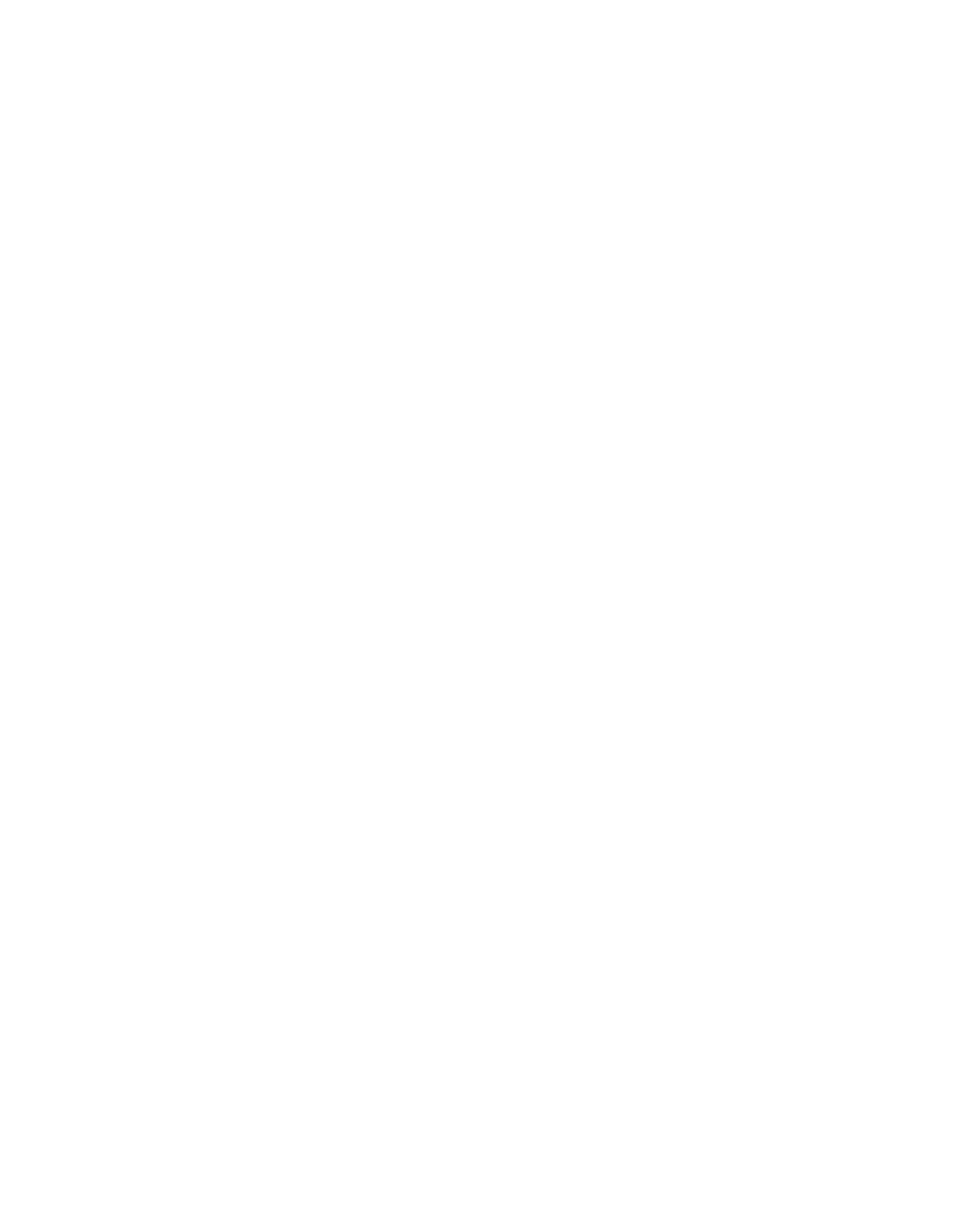# **When your child has a gastrostomy tube**

#### **A guide for parents and families**

While you are in the hospital, the health care team will help you learn how to feed your child using the gastrostomy tube. You may feel anxious at first, but we will give you lots of support. With a little time and practice, you will begin to feel more comfortable.

When you leave the hospital, you should be able to:

- feed your child using the gastrostomy tube
- give your child medication through the gastrostomy tube, if needed
- take care of the gastrostomy tube and the skin around the tube
- know how to manage some common problems and who to call for help

This book is your guide to caring for your child at home.

**If you have any questions or concerns about your child's gastrostomy tube, please call the Clinic** 

**905-521-2100, ext 73618**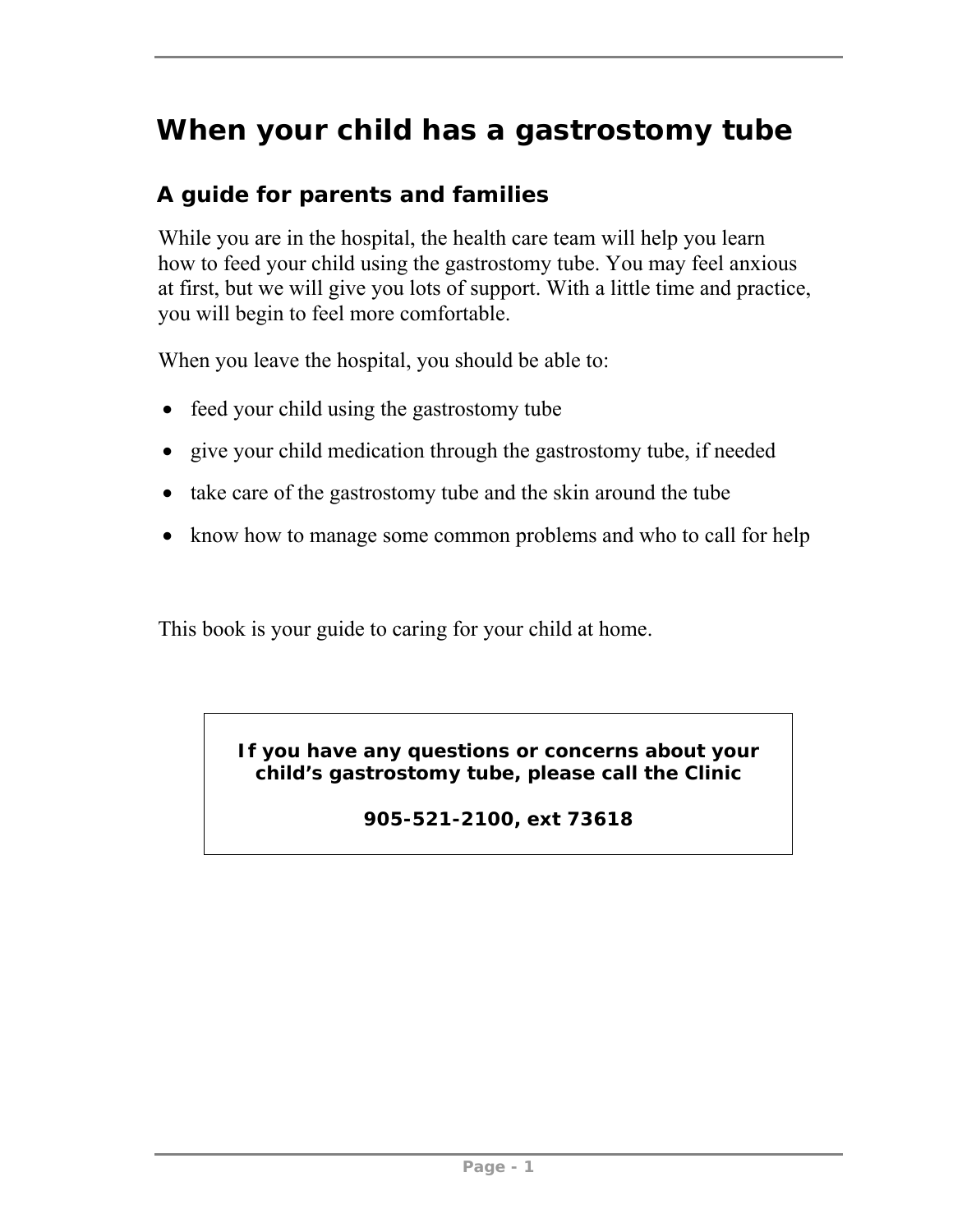## **What is a gastrostomy tube?**

A **gastrostomy** (gas-tros-toe-me) is a small opening through the skin and abdomen into the stomach.

A **gastrostomy tube** or **G-tube** is a thin, flexible tube that is put through this opening. The tube is used to put liquids directly into your child's stomach.

The gastrostomy tube can be used to give your child:

- liquid food for nutrition
- water for hydration
- medications

There are different kinds of G-tubes. Your child's doctor has chosen the one that best meets your child's needs.

Your child's first G-tube (put in during surgery) may look like this "PEG tube". This tube will be in place for at least 3 months, but can be used up to 1 year or longer.

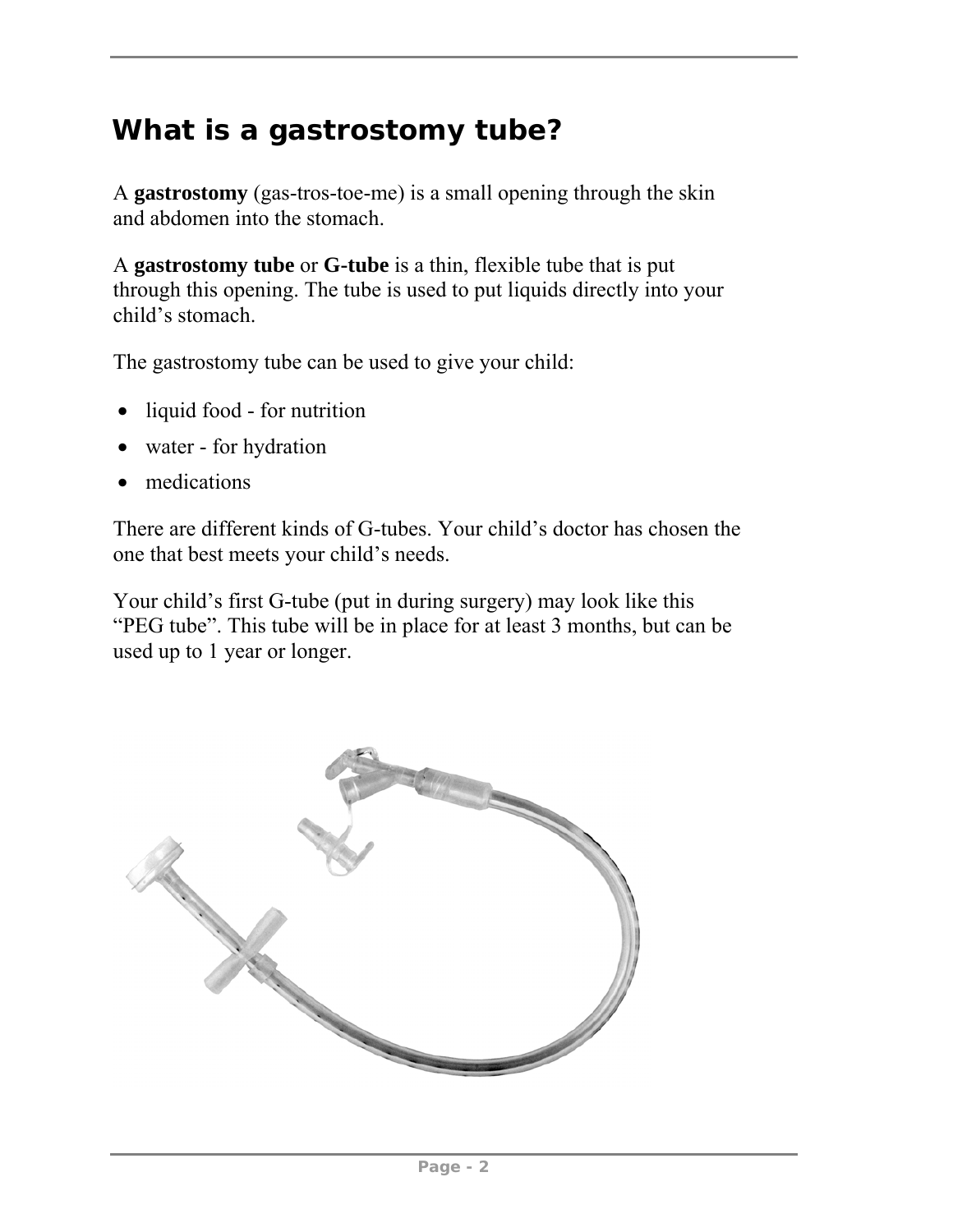When your child's gastrostomy has healed (usually after 3 months), the original G-tube **may** be replaced by a skin level G-tube that looks like this "Mic-key" tube.



This child has a skin level G-tube.

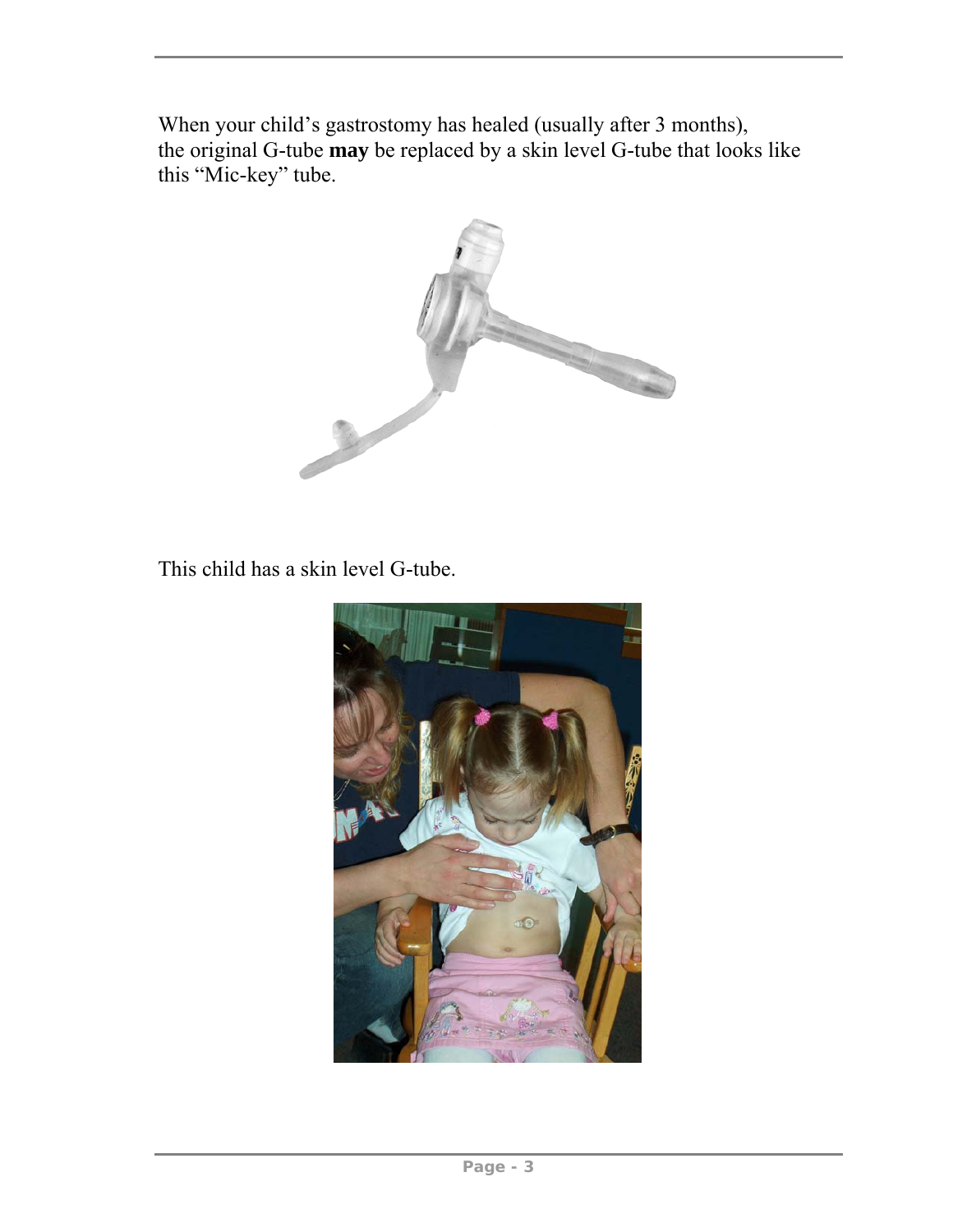Here is another kind of G-tube called a foley catheter.



# **Why does my child need a G-tube?**

If your child is not taking in enough food and fluids to grow, the gastrostomy tube can be used to give your child additional food and fluids.

If your child cannot eat or drink at all, the G-tube can be used to provide all the food and fluids he or she needs.

Your child's doctor will discuss the reasons your child needs a G-tube and how long he or she may need to be fed through the tube. The G-tube will not impair your child's ability to eat or drink.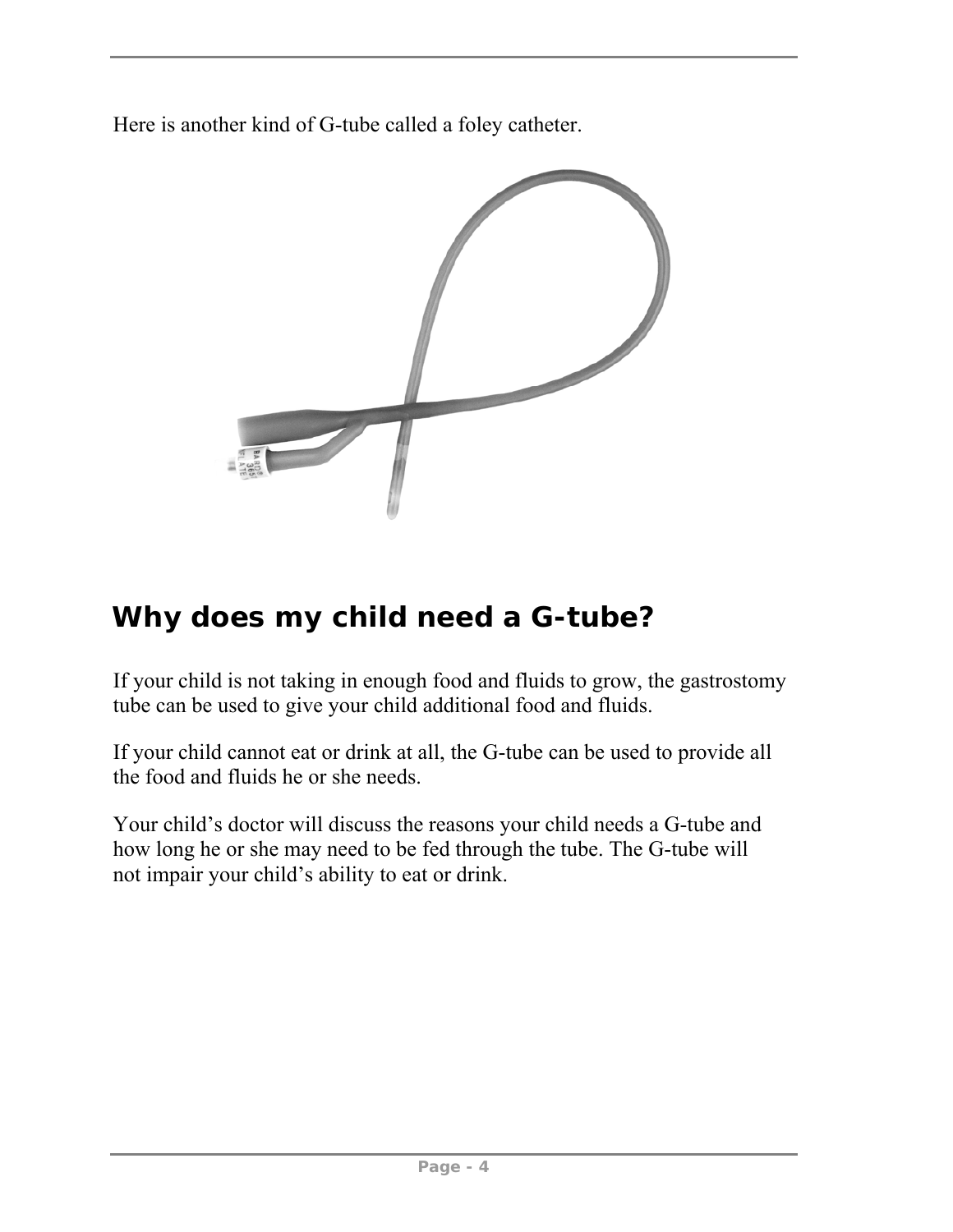# **How do I take care of my child?**

With time, you and your child will get comfortable with the G-tube. You can expect to return to your normal lifestyle with just a few changes.

## **Clothing**

- The tube must be taped in place to protect the opening (called the gastrostomy site) and prevent the tube from being pulled out.
- Cover the G-tube with a sleeper, undershirt or net vest. This holds the tube close to your child's body. Then put on your child's usual clothing over top.

## **Bathing**

- The doctor or nurse will tell you when your child can have a bath.
- Before a bath, make sure the G-tube cap and/or clamp is closed. If there is a dressing around the tube, take it off.
- Wash your child's skin with a mild soap and a soft washcloth.
- After the bath, pat the skin dry. If the site is dry, no dressing is needed. If there is drainage from the site, put on a clean dressing.

#### **Mouth care**

- You need to care for your child's mouth, even if he or she is not eating or drinking. Mouth care can prevent a dry mouth, cavities and gum problems.
- Mouth care depends on your child's age. Before teeth grow, a baby's gums need to be massaged. As teeth develop, the child's teeth need to be brushed and flossed.
- If you have questions about mouth care, please talk with the Clinic nurse, dietitian or your child's dentist.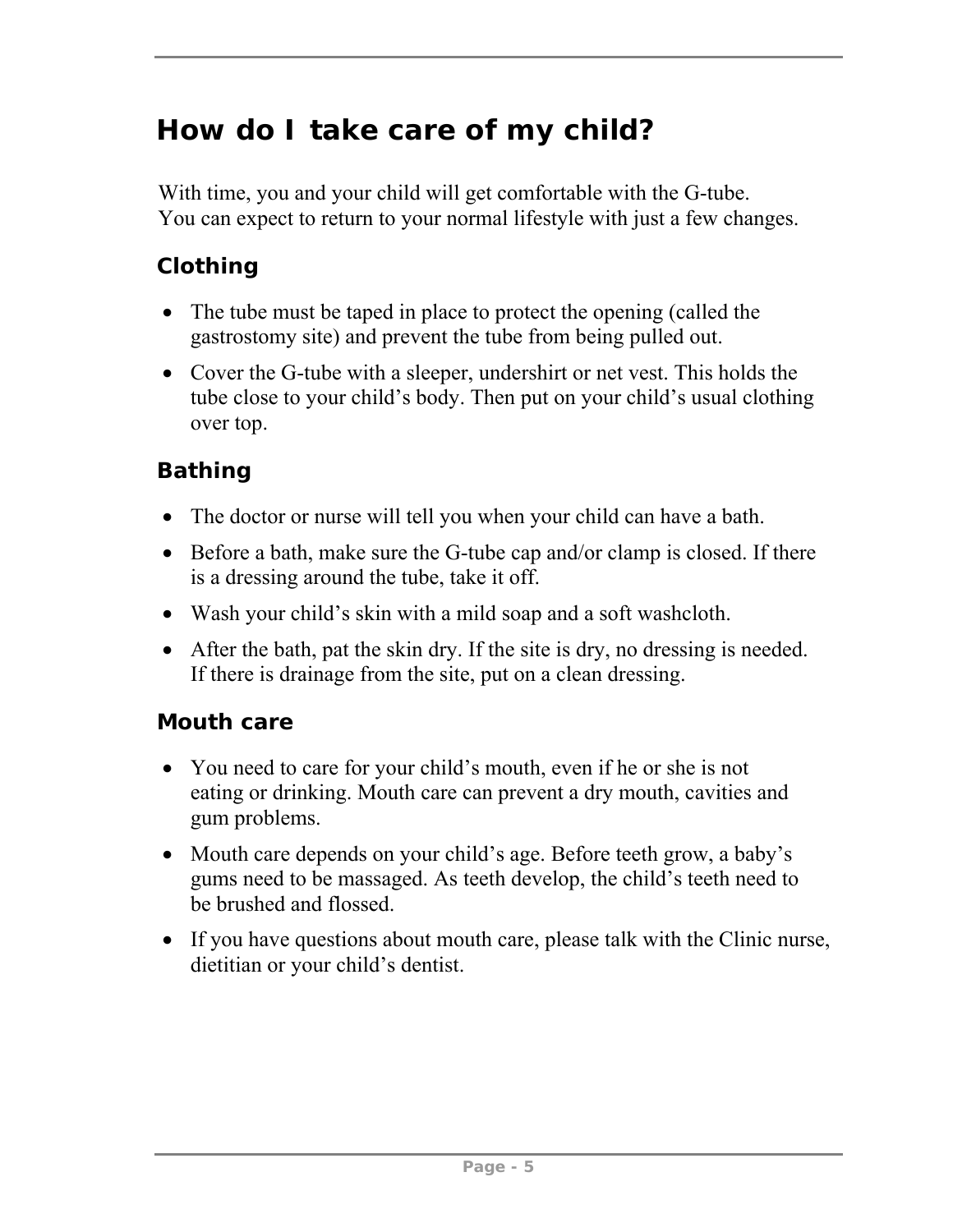## **Activities**

- Your child can do regular activities such as crawling, walking, running, swimming and lying on his or her stomach. Please check with the doctor before your child plays any rough sports.
- Before your child has a bath or goes swimming, make sure the G-tube cap and/or clamp is closed.
- If your child goes to school, talk with your child's teacher and the school nurse about the G-tube. The school staff should know what to do and who to call – for common problems and emergencies.

## **Health care**

- Your child may continue to visit the Clinic. The health care team will check the G-tube and your child's nutrition, hydration and growth.
- It is important that your child continues to have regular check-ups with your family doctor or pediatrician.
- If your child needs to go to the hospital, bring your child's formula, feeding equipment (and connecting tube for Mic-key tube), supplies and information about the G-tube.

## **Traveling**

- Take an extra G-tube (Mic-key and/or Foley catheter) with you.
- Local trips are easy to do. Take your child's formula, equipment and extra supplies with you. You may want to keep a checklist of things to pack so you do not forget anything. You can use a clothes hanger, lamp pole or a hook to hang up the feeding bag.
- Going on longer trips and trips out of the country takes some planning.
- If you are flying, put 2 days of supplies in your carry-on bag. Always keep these supplies with you. You can check the rest of your supplies with your luggage.
- If you are leaving the country, check with your insurance company about your coverage for health care and medical expenses. Find out how and where you can get supplies and what they will cost.
- If you are planning a long vacation, talk with the doctor, nurse and dietitian. The health care team can help you with the details.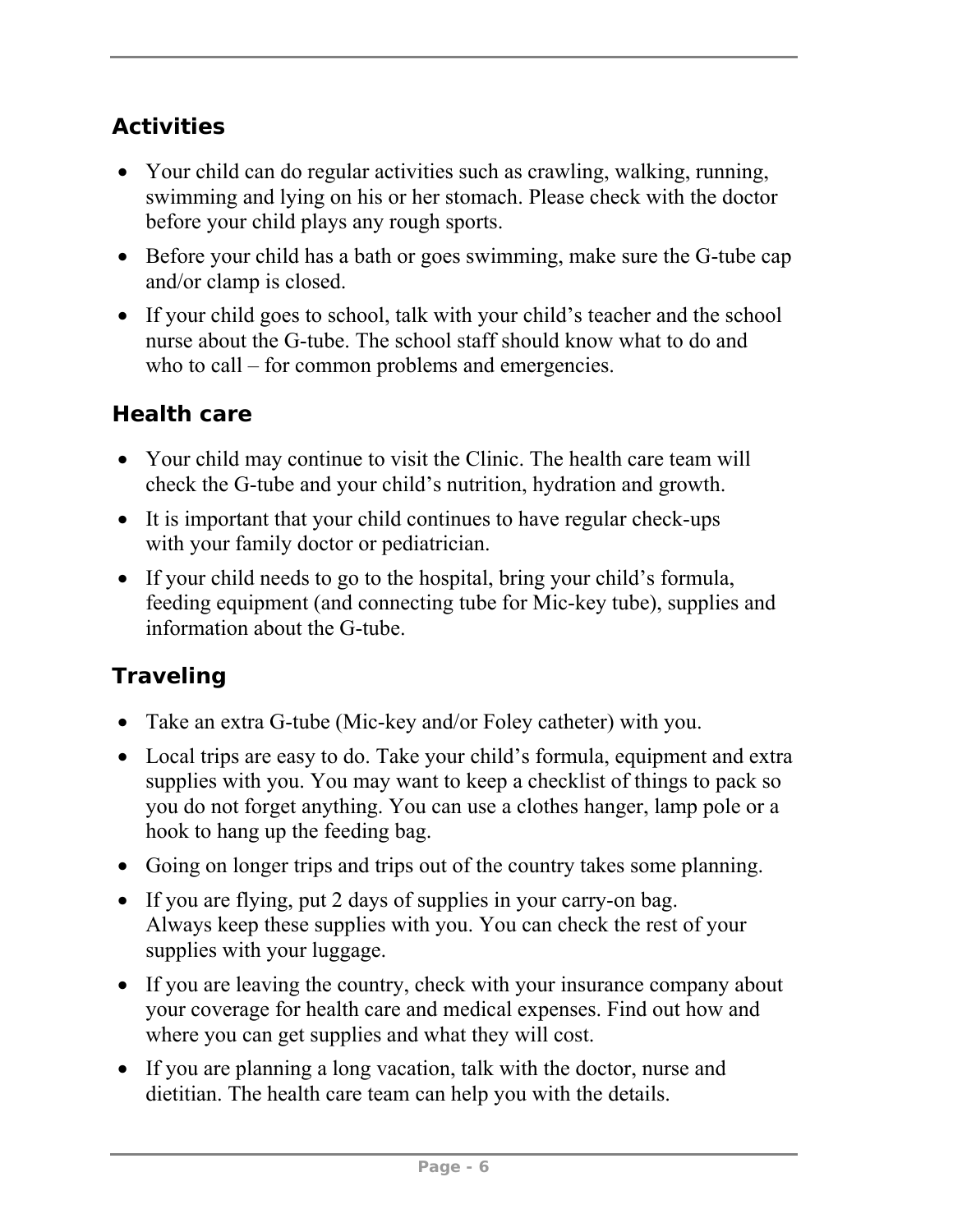# **How do I take care of the skin around the tube?**

#### **Check the skin**

- At least once a day you need to look at the skin around the G-tube.
- Check the skin for any discomfort, redness, swelling and drainage. A small amount of pale drainage is normal. You may notice some pinky-red skin growing around the tube. This is called granulation tissue. It is a normal reaction to the tube. If this tissue builds-up or bleeds easily, it can be treated at the Clinic.
- Call the doctor or the Clinic nurse if the skin is sore, red, swollen or there is a lot of drainage.

#### **Clean the skin**

- It is important to keep the G-tube site clean and dry.
- Clean the skin around the tube once a day or more often if needed. Use a cotton swab or a soft washcloth to wash the skin with warm, soapy water. Gently remove any crusted areas. Rinse with clean water. Pat the skin dry with a soft cloth or towel.
- Check the skin each time you clean the site.
- If the G-tube has a cross bar at the opening, turn the bar once a day when you are cleaning the skin.
- Do not use any creams or powders on the skin, unless directed by the health care team.
- If the skin is healed and there is no drainage, you do not need to cover the G-tube site with a dressing.
- If there is drainage around the tube, cover the site with a gauze dressing. Change the dressing often. Clean the skin with each dressing change.
- After cleaning the skin, re-tape the tube in a different position.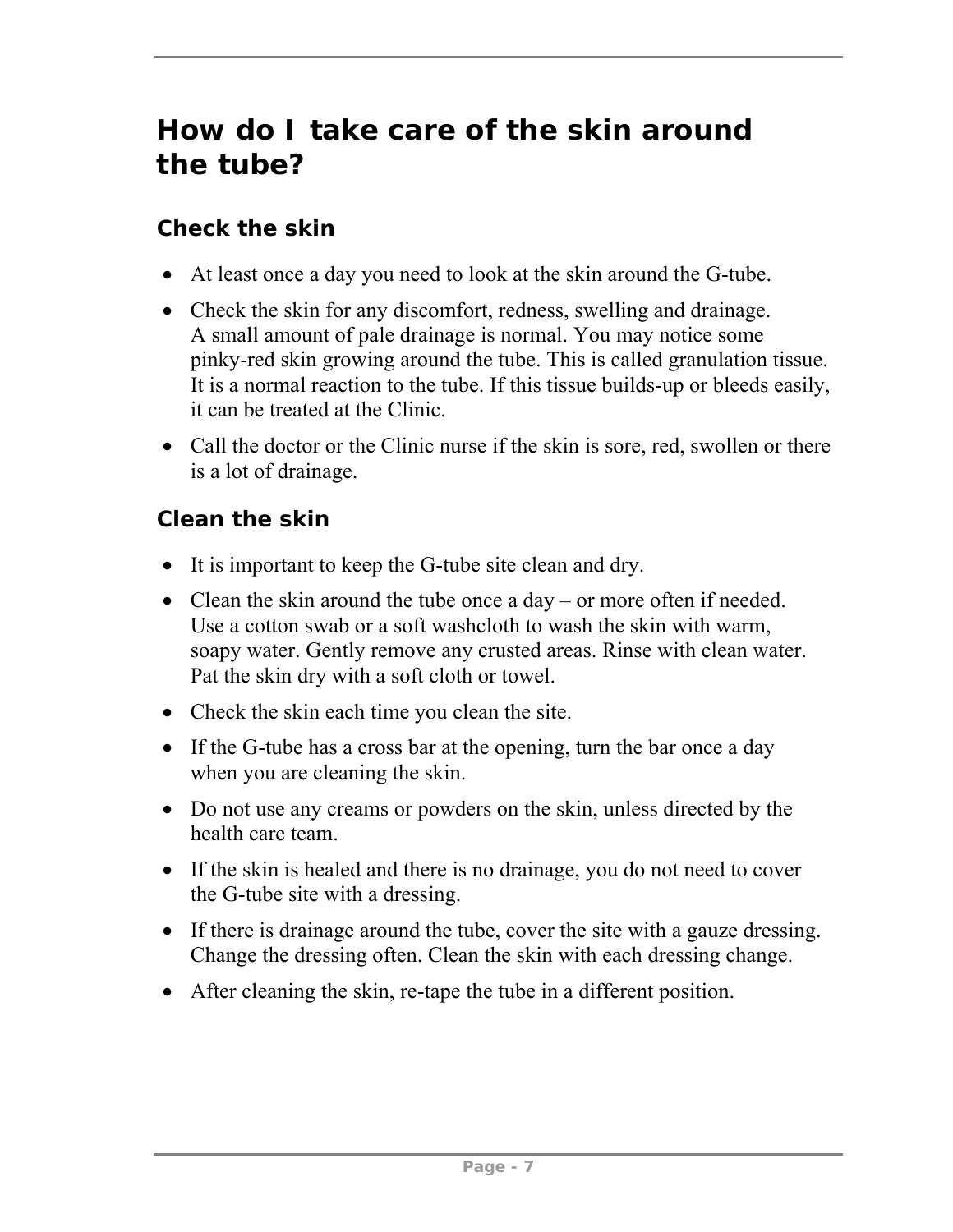## **How do I take care of the G-tube?**

Most tubes have a securing device to hold them in place.

If your child's tube does not have a securing device on the outside, the nurse will mark the tube and show you how to tape it in place. It is important that you know the length of your child's G-tube.

To check that the G-tube is in the correct position, look for this mark. If you cannot find the mark, gently pull the tube until you can see the mark. Then tape the G-tube in place.

Do not let the end of the tube hang loose. When you are not using the tube for feeding, make sure it is closed and taped in place. Cover the tube with your child's undershirt, vest or top to hold it in place.

#### **If the tube falls out, it must be put back in as soon as possible.**

If these 3 conditions are met, you can put the tube back in:

- $\Box$  It is more than 3 months since the G-tube was first inserted.
- $\Box$  The G-tube is a Mic-key or Foley catheter.
- $\Box$  You have been shown how to do this and you feel comfortable.

If you do not know how to put the tube in, cover the opening with gauze or a clean cloth. Call the Clinic nurse. If you cannot reach the Clinic, take your child to the Emergency Department at McMaster Children's Hospital and bring the tube with you.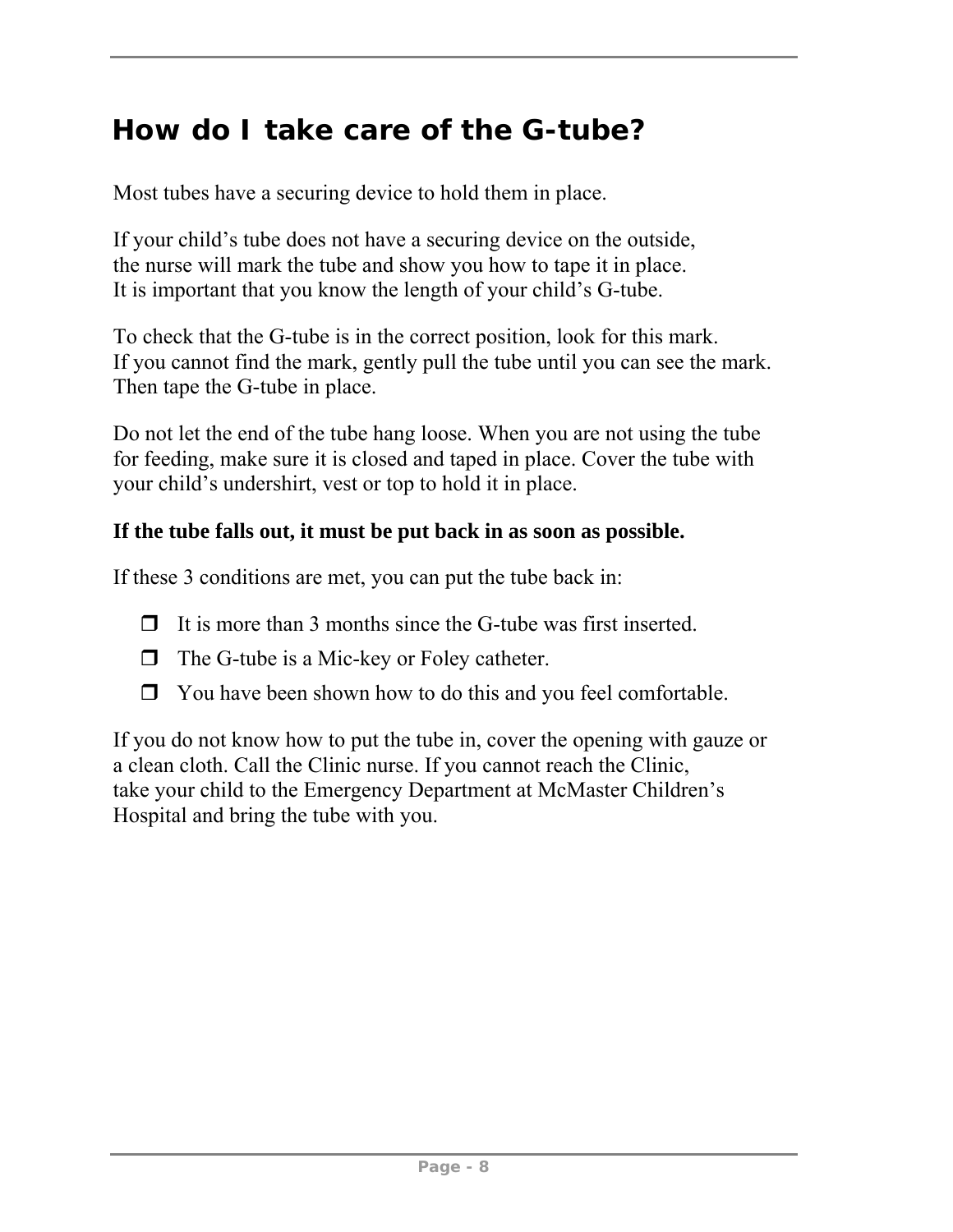# **What feeding equipment do I need?**

This picture shows the feeding equipment. Your equipment may look a little different, but will have the same features.

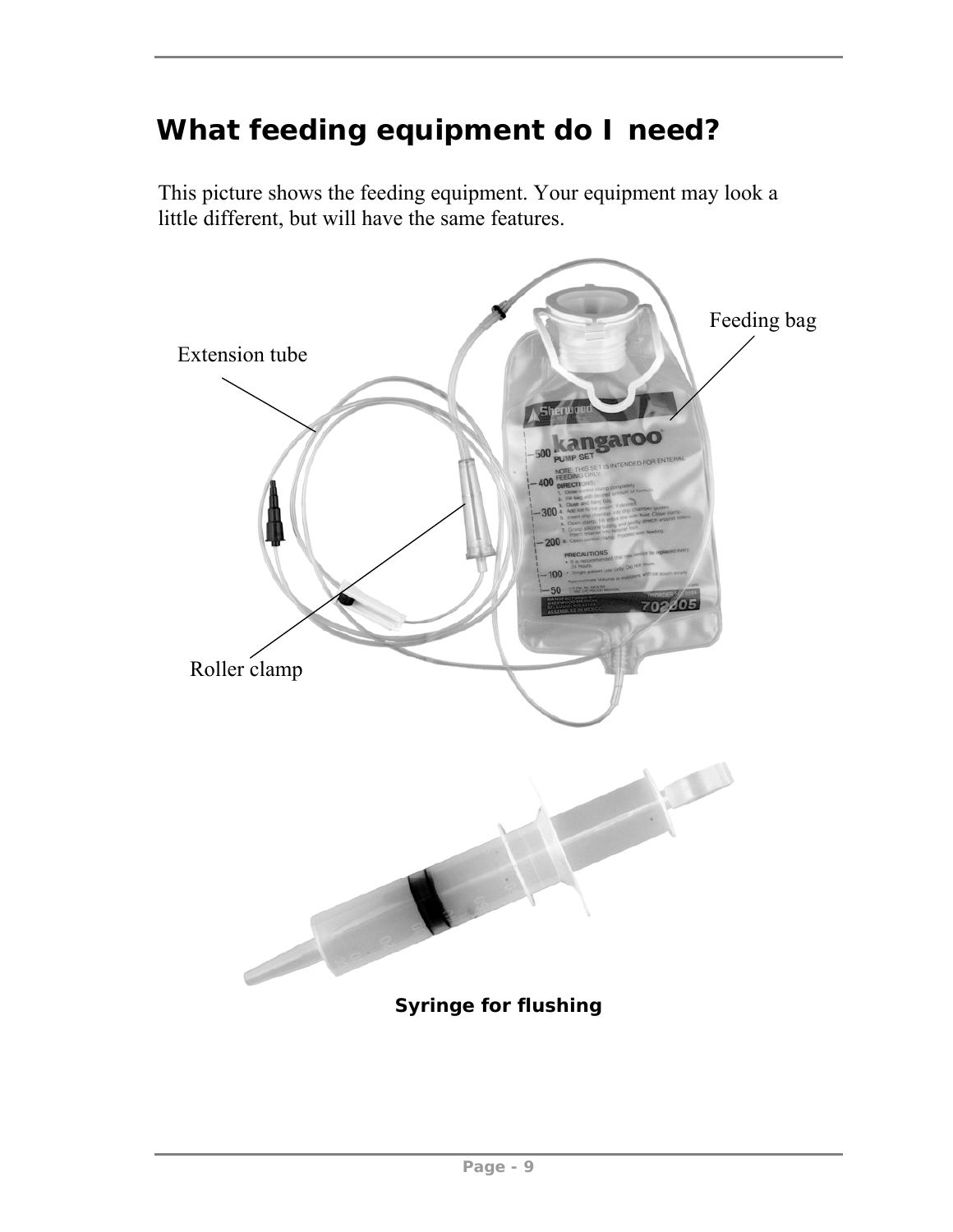# **How do I get the feeding equipment?**

If you are getting services from the Community Care Access Centre (CCAC), your supplies and equipment may be provided or rented for a limited time.

If you are not getting services from CCAC, your dietitian will give you a list of stores where you can buy or rent your equipment. Check with your insurance company to see if these costs are covered.

You can apply to the Assistive Devices Program (ADP) provided by the Ontario Ministry of Health and Long-Term Care. If you are eligible, ADP may cover some of the cost of your supplies. ADP does not pay for formula.

If you need help to pay for your equipment or formula, please talk with the Social Worker.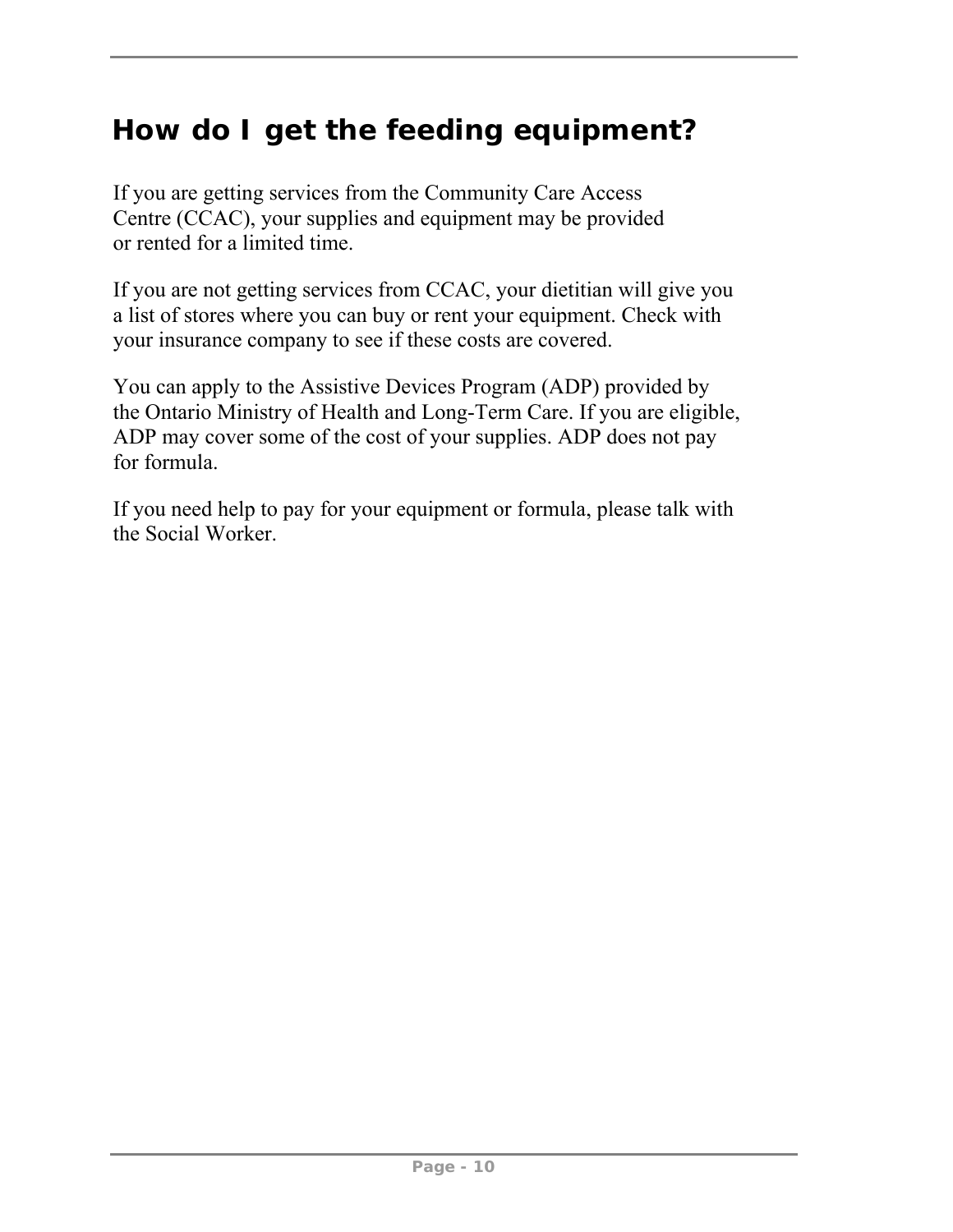# **What about formula?**

The doctor or dietitian will tell you which formula to give your child. Formula can provide all the nutrition your child needs. As your child grows, you may need to change formulas.

#### **Buying formula**

- You can buy formula at most drug stores. Call the store ahead of time. They may need time to order a supply of your child's formula.
- If you are having services from the Community Care Access Centre (CCAC) or have an Ontario Drug Benefit card, the cost of some types of formulas may be covered.
- If you are not having CCAC services and do not have an Ontario Drug Benefit card, check with your insurance company and social worker for help with the cost. The Assistive Devices Program (ADP) does not cover the cost of formula.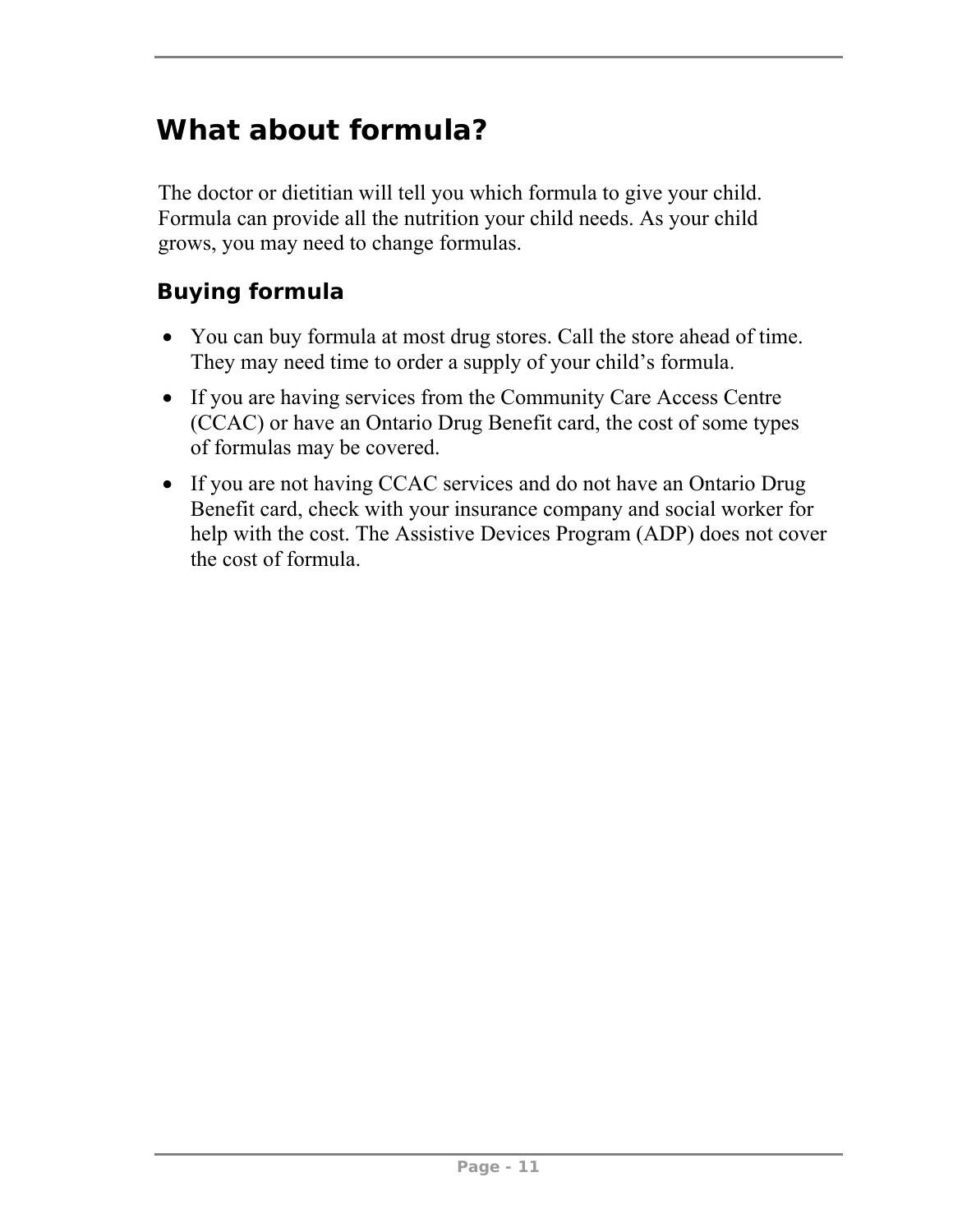#### **Preparing formula**

Make sure you check the expiry or "best before" date on the container of formula. After this date, the formula cannot be used and must be thrown out.

#### **Liquid formula**

- Unopened containers of liquid formula can be stored at room temperature.
- Open containers must be covered and stored in the refrigerator. Use within 24 hours.
- Before each feeding, take the formula out of the fridge to let it warm to room temperature. This takes about ½ hour.

#### **Powdered formula**

- Carefully follow the instructions on the container to prepare the formula.
- Prepare 1 day of formula at a time. Store prepared formula in the refrigerator until you need it.
- Before each feeding, take the formula out of the fridge to let it warm to room temperature. This takes about ½ hour.

#### **Expressed breastmilk (EBM)**

You can place fresh or thawed EBM through a G-tube.

- Fresh EBM – use within 3 days.
- Thawed EBM – use within 24 hours.
- Before each feeding, take the EBM out of the fridge to let it warm to room temperature.

You may warm formula or EBM by placing the container or bottle in a bowl of warm water. Do not use hot water or a microwave oven.

![](_page_17_Figure_16.jpeg)

- For the first 4 months, use boiled water to prepare formula or flush your child's G-tube.
- All types of water, including bottled water, must be boiled.
- Boil the water in a pot for 5 minutes. Let it cool before using.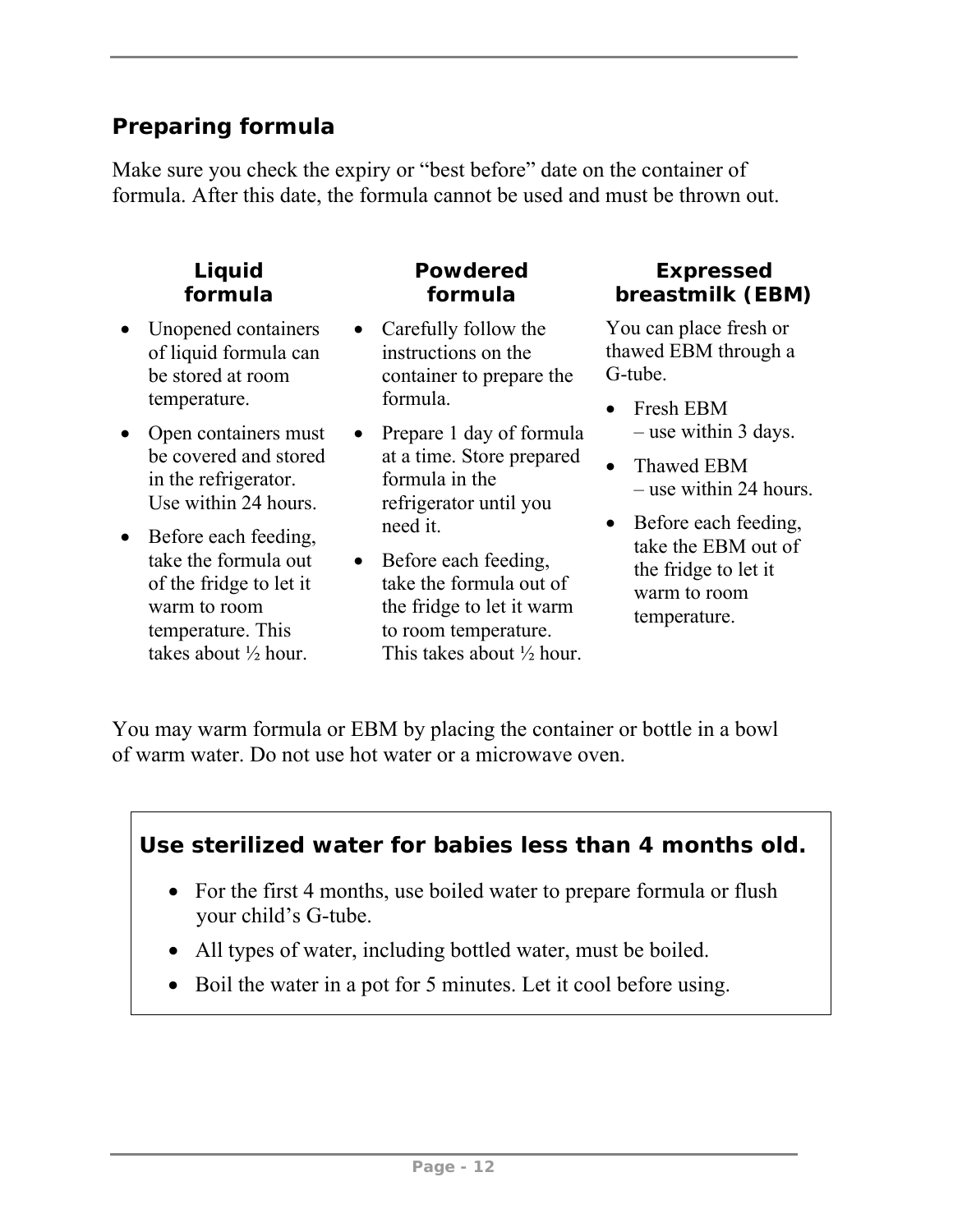# **How do I feed my child?**

The health care team will help you make a feeding plan that meets your child's needs and fits your family's daily life. The details of the plan will be written on your "Feeding and Flushing Schedule" (sample on page 35). The plan will change to meet the needs of your growing child.

When you are comfortable feeding your child with the G-tube, you will be able to feed him or her during family meal times.

If your child is very young, he or she can suck on a pacifier (soother) during feedings. This helps your baby relate sucking with the pleasant feeling after a feeding. Holding and talking to your baby also helps him or her enjoy feedings.

## **Feeding methods**

There are 3 ways to feed your child using the G-tube. You and your child's health team will decide which method is best for your child. You may change methods, as your child's needs change.

- **By gravity.** Formula flows down from a feeding bag through the extension tube, which is connected to the G-tube. You control the flow of the formula with the roller clamp on the extension tube. See page 15 for instructions.
- **By syringe.** Formula is gently pushed from a syringe through the extension tube, which is connected to the G-tube. You control the flow of the formula with the plunger of the syringe. See page 17 for instructions.
- **By pump.** A pump controls the flow of formula from the feeding bag through the extension tube, which is connected to the G-tube. The pump moves the formula down the tube and into the stomach at a set rate. See page 21 for instructions.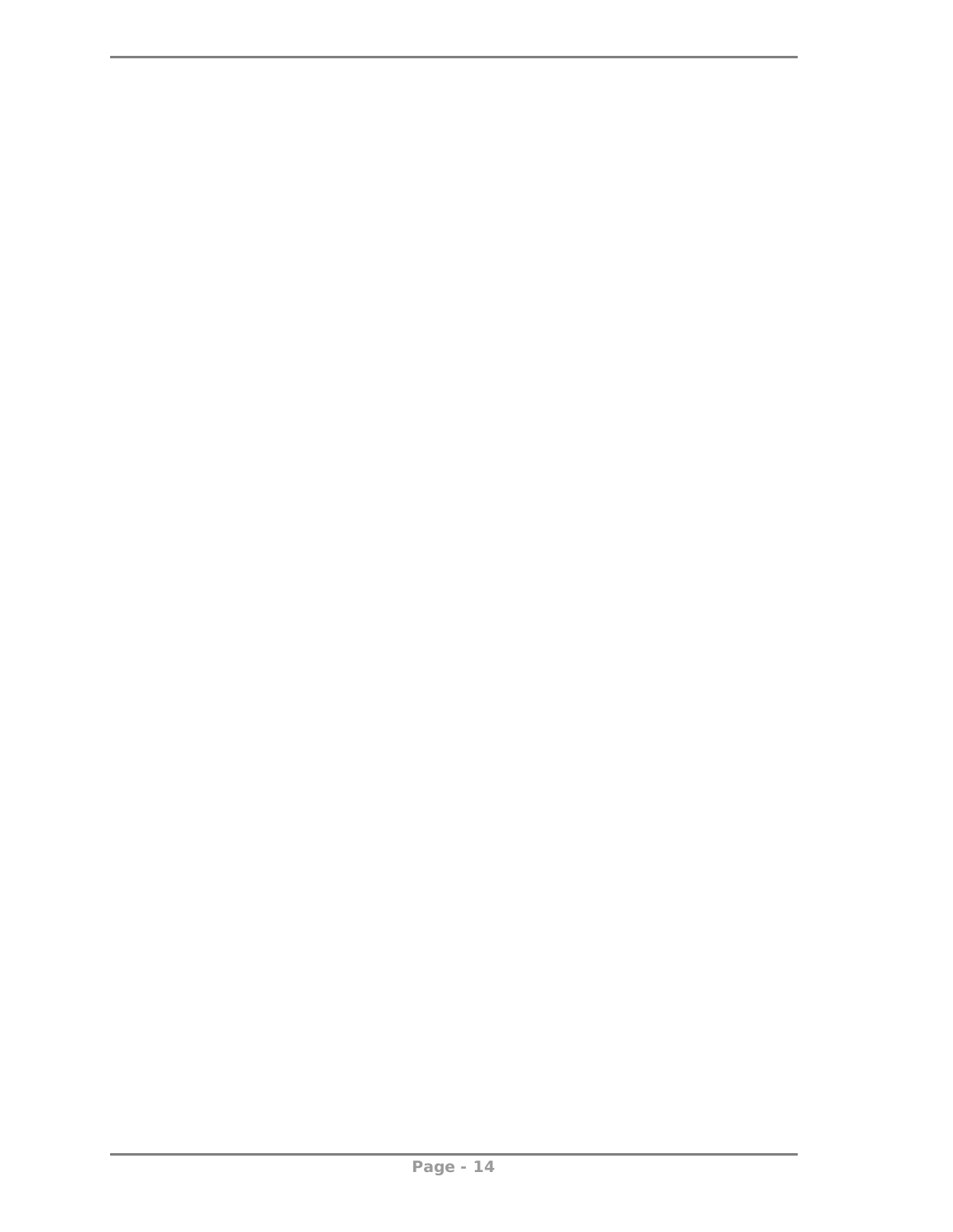# **Feeding your child – by gravity**

## **Get ready**

- 1. Check the expiry date on the container of formula. Prepare formula if needed.
- 2. If formula is in the refrigerator, take it out and allow it to sit at room temperature for ½ hour.
- 3. Gather your supplies:
	- $-$  the Feeding and Flushing Schedule
	- $-$  formula at room temperature
	- feeding set (feeding bag and extension tube)
	- $\overline{\phantom{a}}$  IV pole or hook to hang up the feeding bag
	- 60 ml syringe or a catheter-tip syringe for flushing
	- warm water for flushing
- 4. Help your child get into a comfortable position. During the feeding, your child's head should be higher than his or her stomach.
- 5. Wash your hands.

## **Check the G-tube and prepare the feeding equipment**

- 1. If the G-tube does not have a securing device, check the position of the tube.
- 2. Close the roller clamp on the extension tube by rolling it to the bottom until it feels tight.
- 3. Wipe the top of the formula container with a clean cloth. Shake to mix the formula.
- 4. Open the formula and pour the required amount for one feeding into the feeding bag. If your child is on continuous feedings, do not pour more than 4 to 6 hours supply into the bag at one time, unless the dietitian has given you other instructions.
- 5. Hang the feeding bag on the IV pole or hook. It must be higher than your child's head.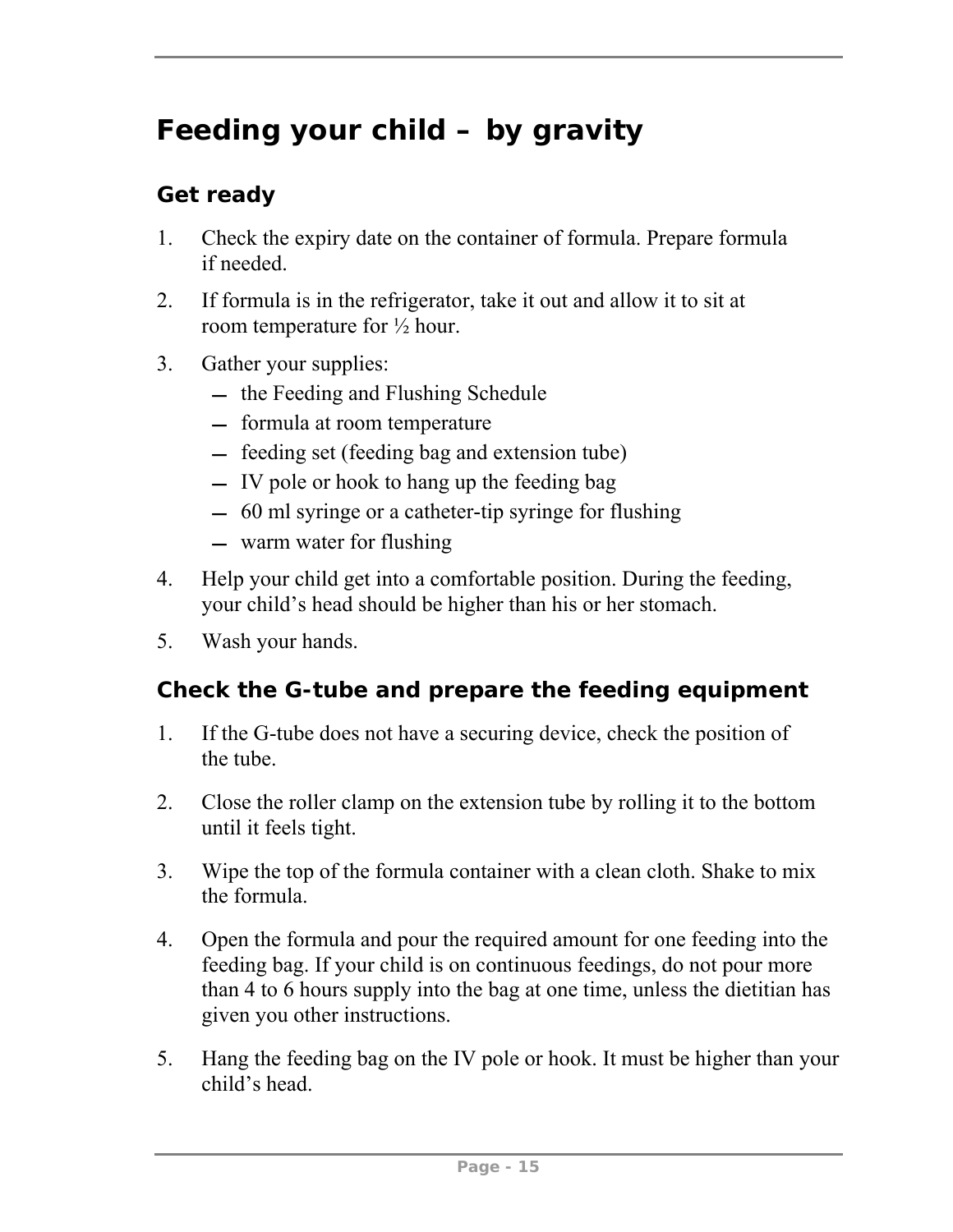6. Hold the tip of the extension tube over a container. Open the roller clamp. Do not fill the drip chamber more than  $\frac{1}{2}$  full. Let the formula run to the end of the tube, and then close the roller clamp. This pushes the air out of the tube so that it does not go into your child's stomach.

## **Flush before the feeding**

- 1. Check the Feeding and Flushing Schedule for the amount of water to use. Draw up the required amount of warm water into the syringe.
- 2. Depending on the type of G-tube, open the cap and insert the end of the syringe into the G-tube **OR** insert the syringe and then open the clamp on the G-tube.
- 3. **SLOWLY** push the plunger of the syringe in to flush the water through the G-tube.
- 4. Remove the syringe from the G-tube. Close the G-tube cap and/or clamp.

## **Give the formula**

- 1. Connect the tip of the extension tube to the G-tube. Open the roller clamp. This starts the flow of formula down the tube.
- 2. After the formula has run through, remove the tip of the extension tube from the G-tube. Close the G-tube cap and/or clamp.

## **Flush after the feeding**

- 1. Check the Feeding and Flushing Schedule for the amount of water to use. You can pour the water into the feeding bag **OR** flush with the syringe in the same way as before the feeding.
- 2. After flushing through the feeding bag, close the roller clamp on the extension tube. Remove the extension tube from the G-tube.
- 3. Close the G-tube cap and/or clamp.

## **When the feeding is finished**

- 1. For about an hour after feeding, keep your child's head higher than his or her stomach.
- 2. Wash and store equipment, following the instructions on page 27.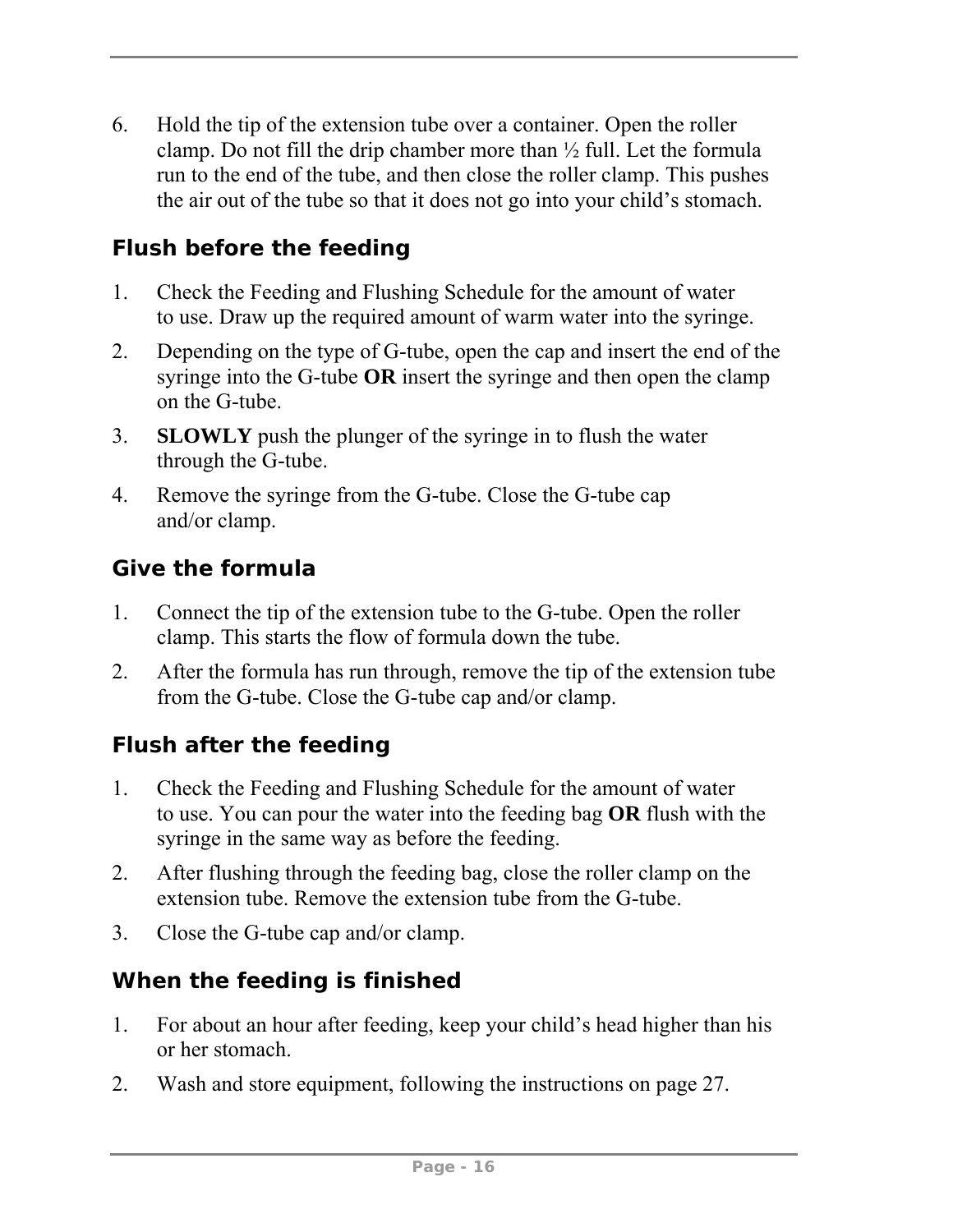# **Feeding your child – by syringe**

Some people are not able to use this method. If you find that you can do this method, you may feed your child this way once in a while or all the time.

#### **Get ready**

- 1. Check the expiry date on the container of formula. Prepare formula if needed.
- 2. If formula is in the refrigerator, take it out and allow it to sit at room temperature for ½ hour.
- 3. Gather your supplies:
	- $-$  the Feeding and Flushing Schedule
	- $-$  formula at room temperature
	- a syringe with a catheter-tip
	- warm water for flushing
- 4. Help your child get into a comfortable position. During the feeding, your child's head should be higher than his or her stomach.
- 5. Wash your hands.

## **Check the G-tube and preparing the formula**

- 1. If the G-tube does not have a securing device, check the position of the tube.
- 2. Wipe the top of the formula container with a clean cloth. Shake the container to mix the formula. Open the container.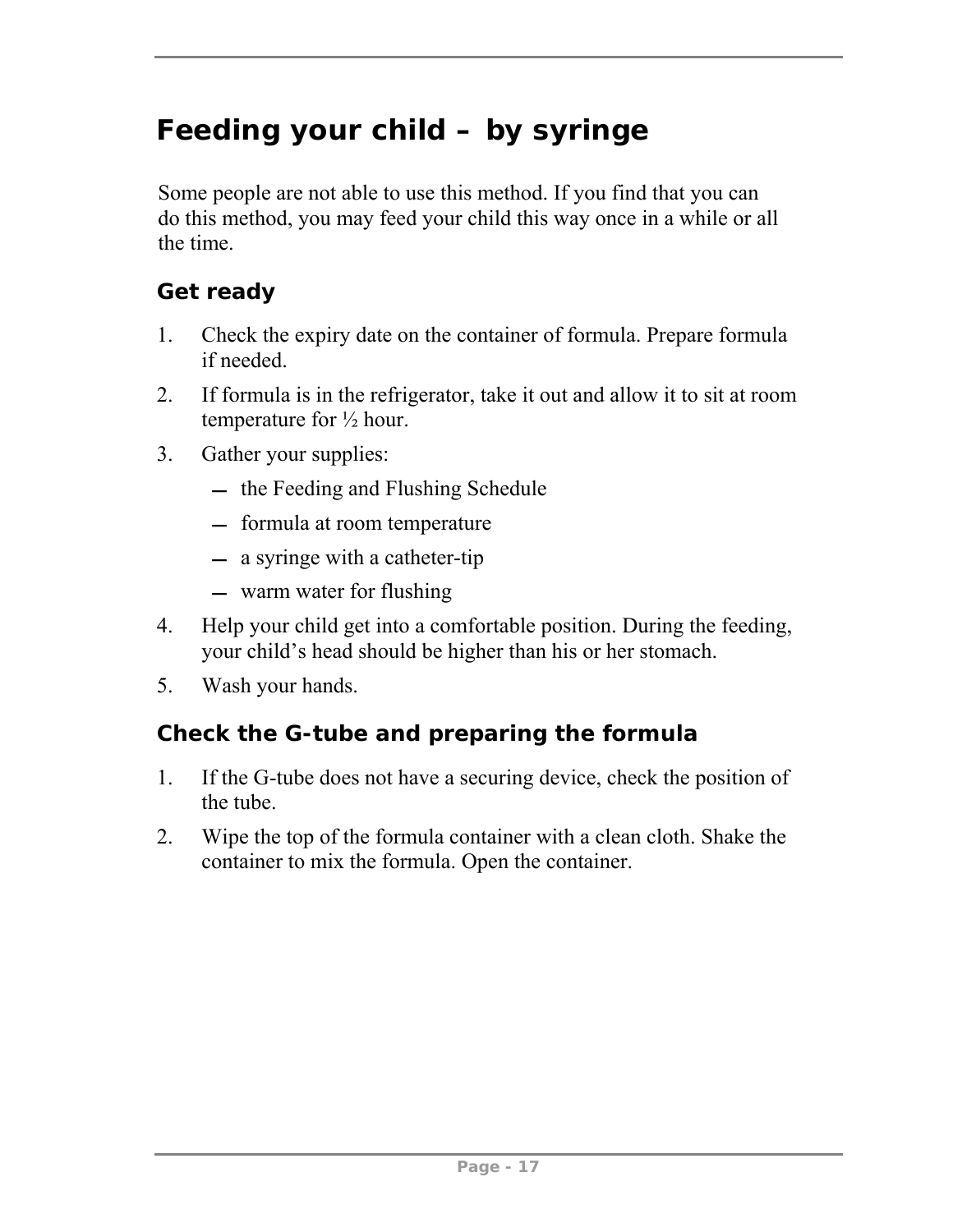## **At this point you may follow Method A or B (page 20)**

**Method A** (faster feeding)

#### **Flush before the feeding**

- 1. Check the Feeding and Flushing Schedule for the amount of water to use. Draw up the required amount of warm water into the syringe.
- 2. Depending on the type of G-tube, open the cap and insert the end of the syringe into the G-tube **OR** insert the syringe and then open the clamp on the G-tube.
- 3. **SLOWLY** push the plunger of the syringe in to flush the water through the G-tube.
- 4. Remove the syringe from the G-tube. Close the G-tube cap and/or clamp.

#### **Give the formula**

- 1. Pour formula into a container.
- 2. Draw up a full syringe of formula from the container.
- 3. Depending on the type of G-tube, open the cap and insert the end of the syringe into the G-tube **OR** open the clamp on the G-tube after inserting the syringe.
- 4. **SLOWLY** push the plunger of the syringe in to give the formula through the G-tube.
- 5. Repeat steps 2 to 4, until the required amount of formula has been given.
- 6. Remove the syringe from the G-tube. Close the G-tube cap and/or clamp.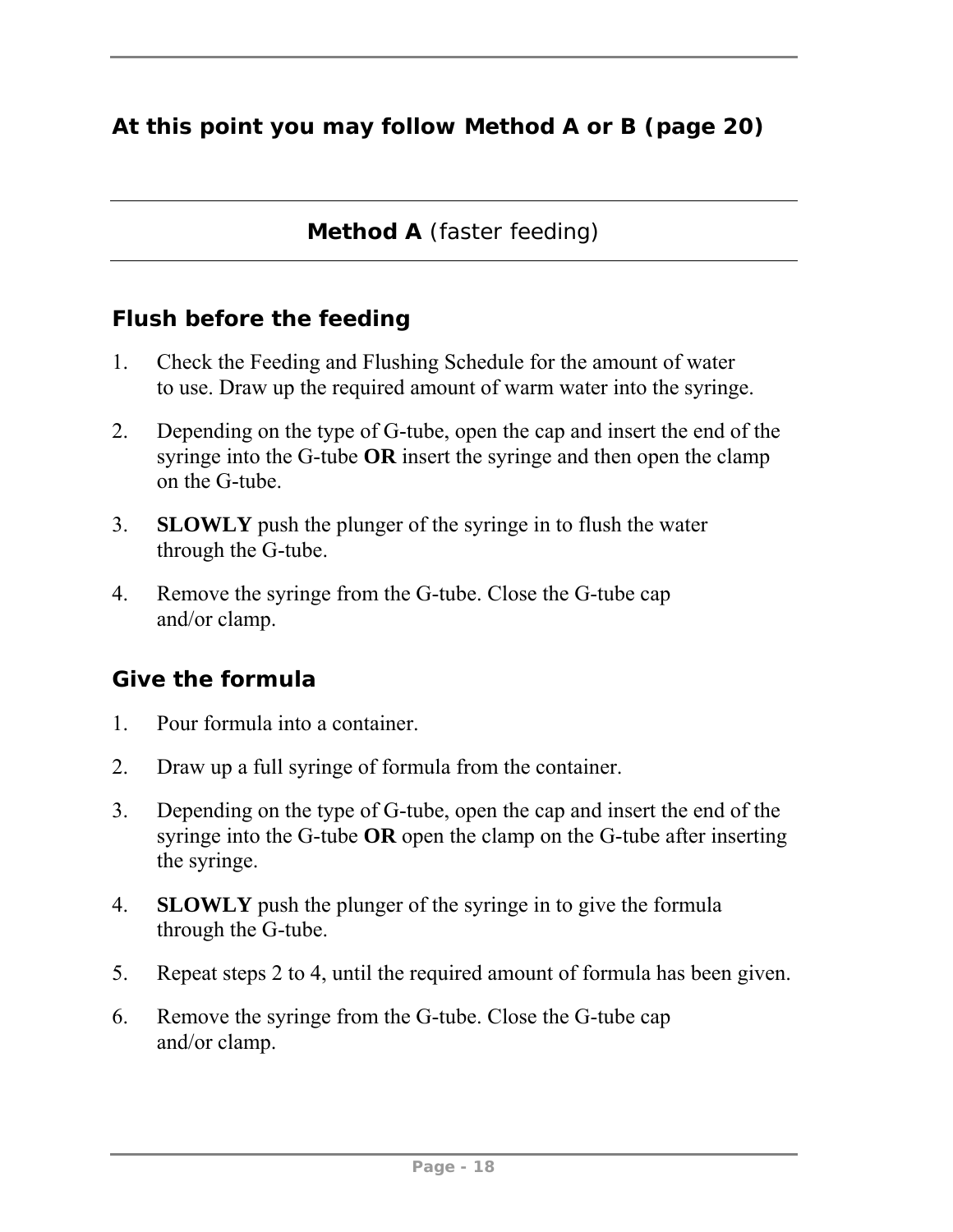## **Flush after the feeding**

- 1. Draw up the required amount of warm water into the syringe.
- 2. Depending on the type of G-tube, open the cap and insert the end of the syringe into the G-tube **OR** open the clamp on the G-tube after inserting the syringe.
- 3. **SLOWLY** push the plunger of the syringe in to flush the water through the G-tube.
- 4. Remove the syringe from the G-tube. Close the G-tube cap and/or clamp.

## **When the feeding is finished**

- 1. For about an hour after feeding, keep your child's head higher than his or her stomach.
- 2. Wash and store equipment, following the instructions on page 27.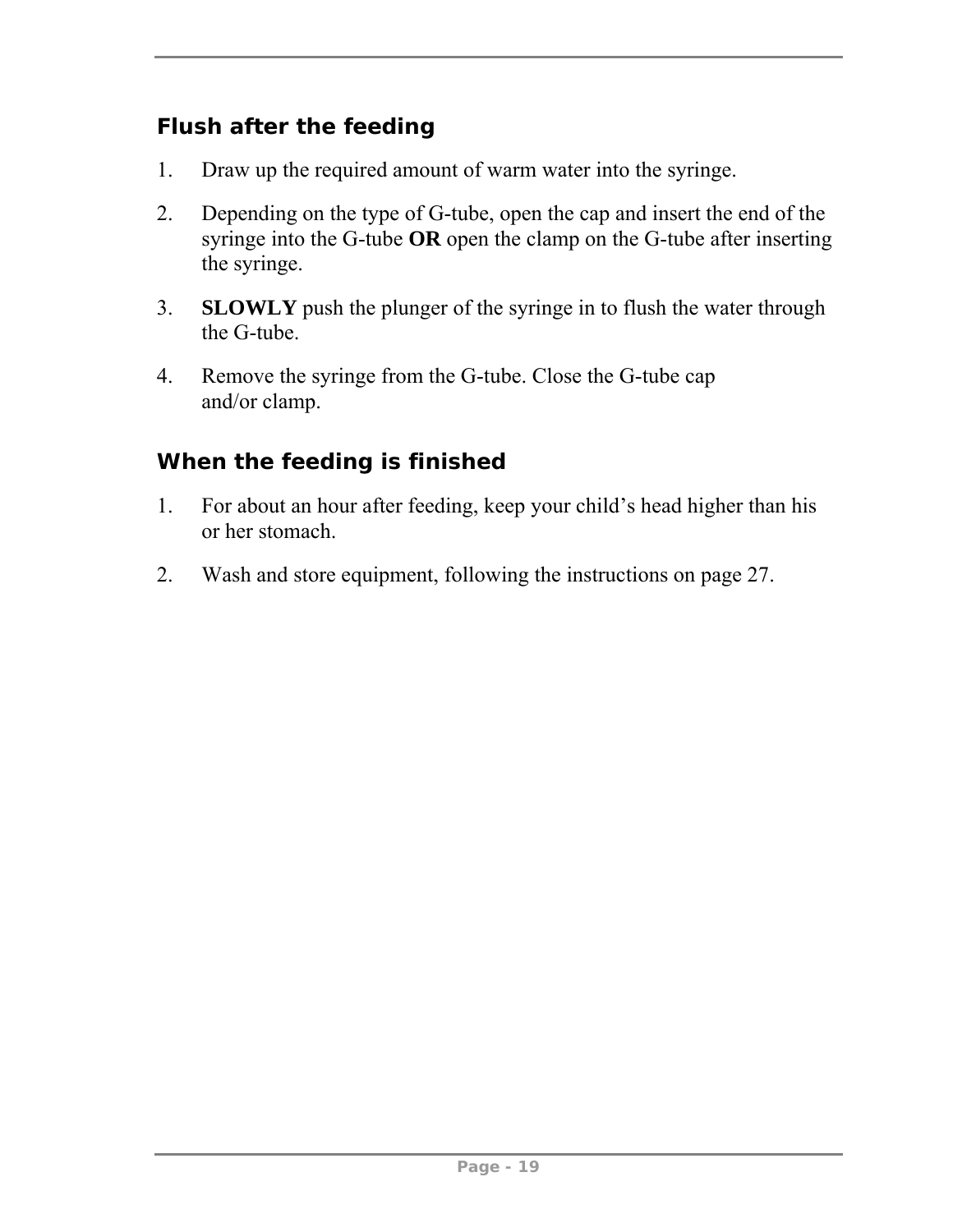#### **Flush before the feeding**

- 1. Remove the plunger from the syringe.
- 2. Depending on the type of G-tube, open the cap and insert the end of the syringe into the G-tube **OR** open the clamp on the G-tube after inserting the syringe.
- 3. Check the Feeding and Flushing Schedule for the amount of water to use. Hold the syringe upright and slowly pour the required amount of warm water into the syringe. As you pour, the water runs into your child's stomach and flushes the tube.

#### **Give the formula**

- 1. **SLOWLY** pour some of the formula into the syringe. As you pour, the formula runs into your child's stomach.
- 2. Keep **SLOWLY** pouring formula into the syringe until the required amount of formula has been given.

#### **Flush after the feeding**

- 1. **SLOWLY** pour the required amount of warm water into the syringe to flush the tube.
- 2. Remove the syringe from the G-tube. Close the G-tube cap and/or clamp.

#### **When the feeding is finished**

- 1. For about an hour after feeding, keep your child's head higher than his or her stomach.
- 2. Wash and store equipment, following the instructions on page 27.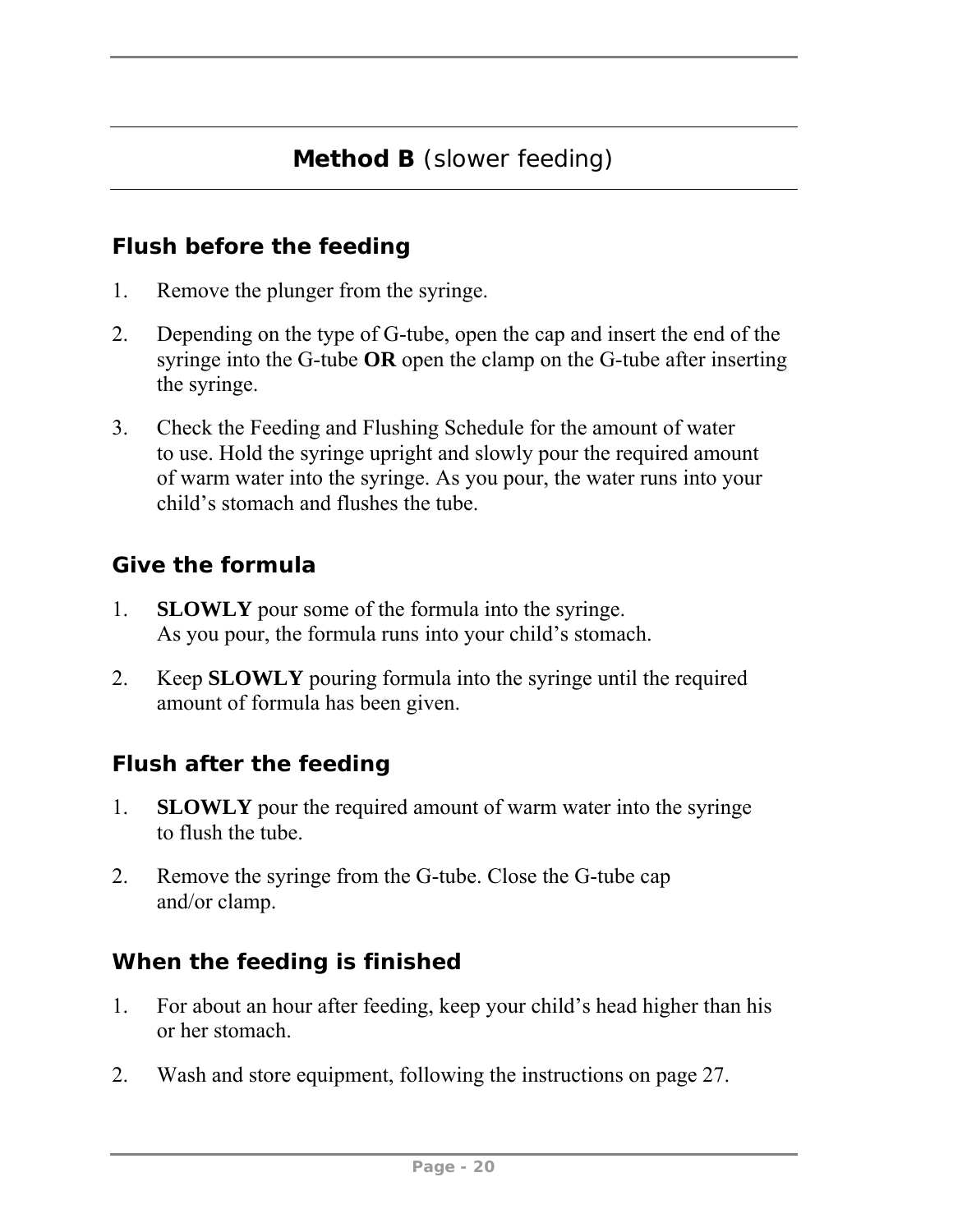# **Feeding your child – by pump**

A pump delivers a continuous amount of formula at a set rate. Here are the main steps to feeding with a pump. Check your pump manual as the steps may be slightly different. If you have any questions, refer to the manual or call the Clinic nurse or dietitian.

#### **Get ready**

- 1. Check the expiry date on the container of formula. Prepare formula if needed.
- 2. If formula is in the refrigerator, take it out and allow it to sit at room temperature for ½ hour.
- 3. Gather your supplies:
	- $-$  the Feeding and Flushing Schedule
	- formula at room temperature
	- feeding set (feeding bag and extension tube)
	- 60 ml syringe or a catheter-tip syringe for flushing
	- feeding pump and IV pole
	- warm water for flushing
- 4. Help your child get into a comfortable position. During the feeding, your child's head should be higher than his or her stomach.
- 5. Wash your hands.

#### **Check the G-tube and prepare the feeding equipment**

- 1. If the G-tube does not have a securing device, check the position of the tube.
- 2. Close the roller clamp on the extension tube by rolling it to the bottom until it feels tight.
- 3. Wipe the top of the formula container with a clean cloth. Shake to mix the formula.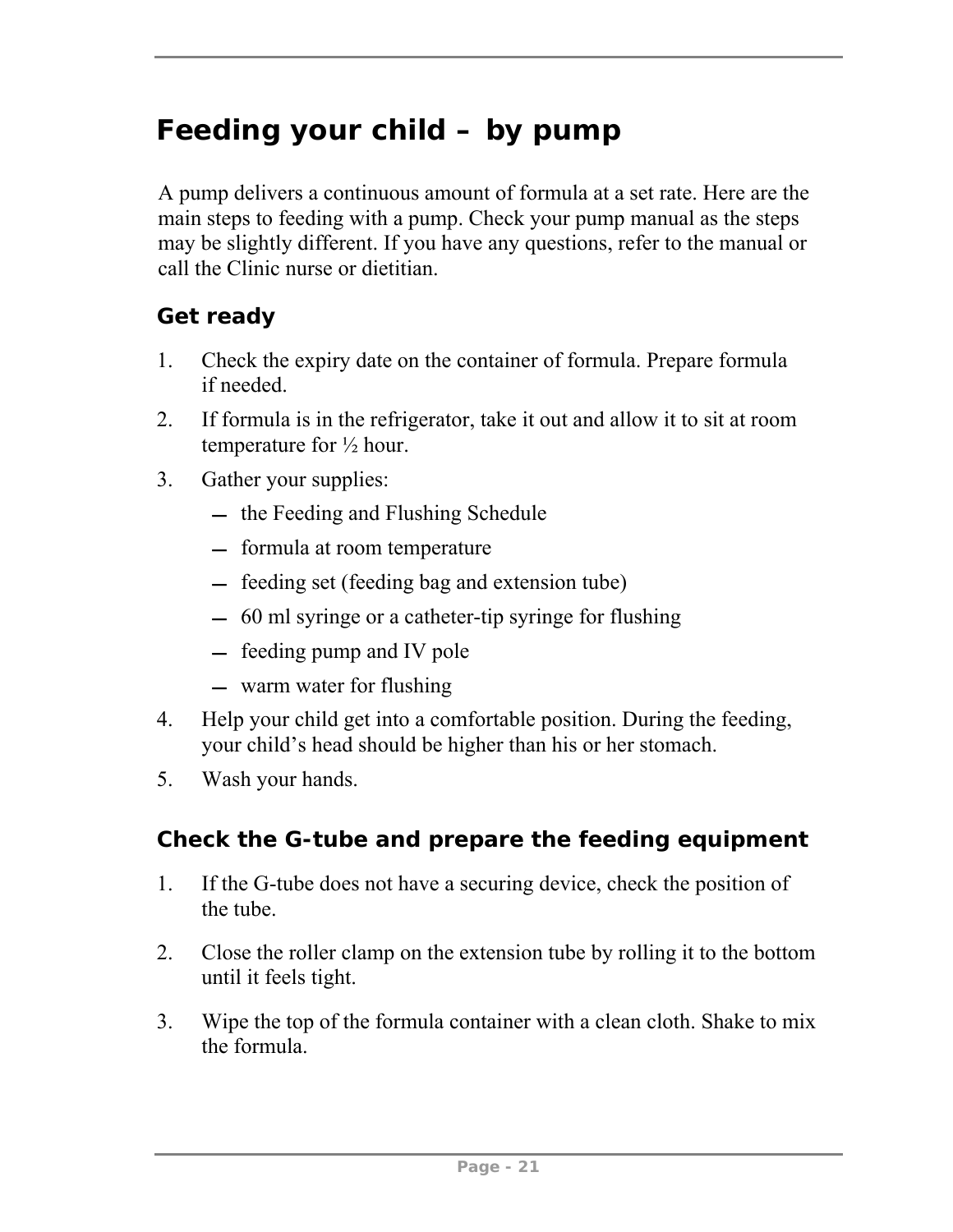- 4. Open the formula and pour into the feeding bag. Do not pour more than 4 to 6 hours supply into the bag at one time, unless the dietitian has given you other instructions.
- 5. Hang the feeding bag on the IV pole.
- 6. Plug the pump into an electrical outlet.
- 7. Hold the tip of the feeding delivery set over a container. Open the roller clamp on the delivery set. Do not fill the drip chamber more than  $\frac{1}{2}$  full. Let the formula run to the end of the tube, and then close the roller clamp. This lets the air out of the tube, so that it does not go into your child's stomach.

#### **Flush before the feeding**

- 1. Check the Feeding and Flushing Schedule for the amount of water to use. Draw up the required amount of warm water into the syringe.
- 2. Depending on the type of G-tube, open the cap and insert the end of the syringe into the G-tube **OR** insert the syringe and then open the clamp on the G-tube.
- 3. **SLOWLY** push the plunger of the syringe in to flush the water through the G-tube.
- 4. Remove the syringe from the G-tube. Close the G-tube cap and/or clamp.

#### **Give the formula**

- 1. Connect the tip of the extension tube to the G-tube.
- 2. Press the **POWER ON** button.
- 3. Set the **RATE** on the pump according to your Feeding and Flushing Schedule.
- 4. Open the roller clamp on the extension tube. Press the **START** button.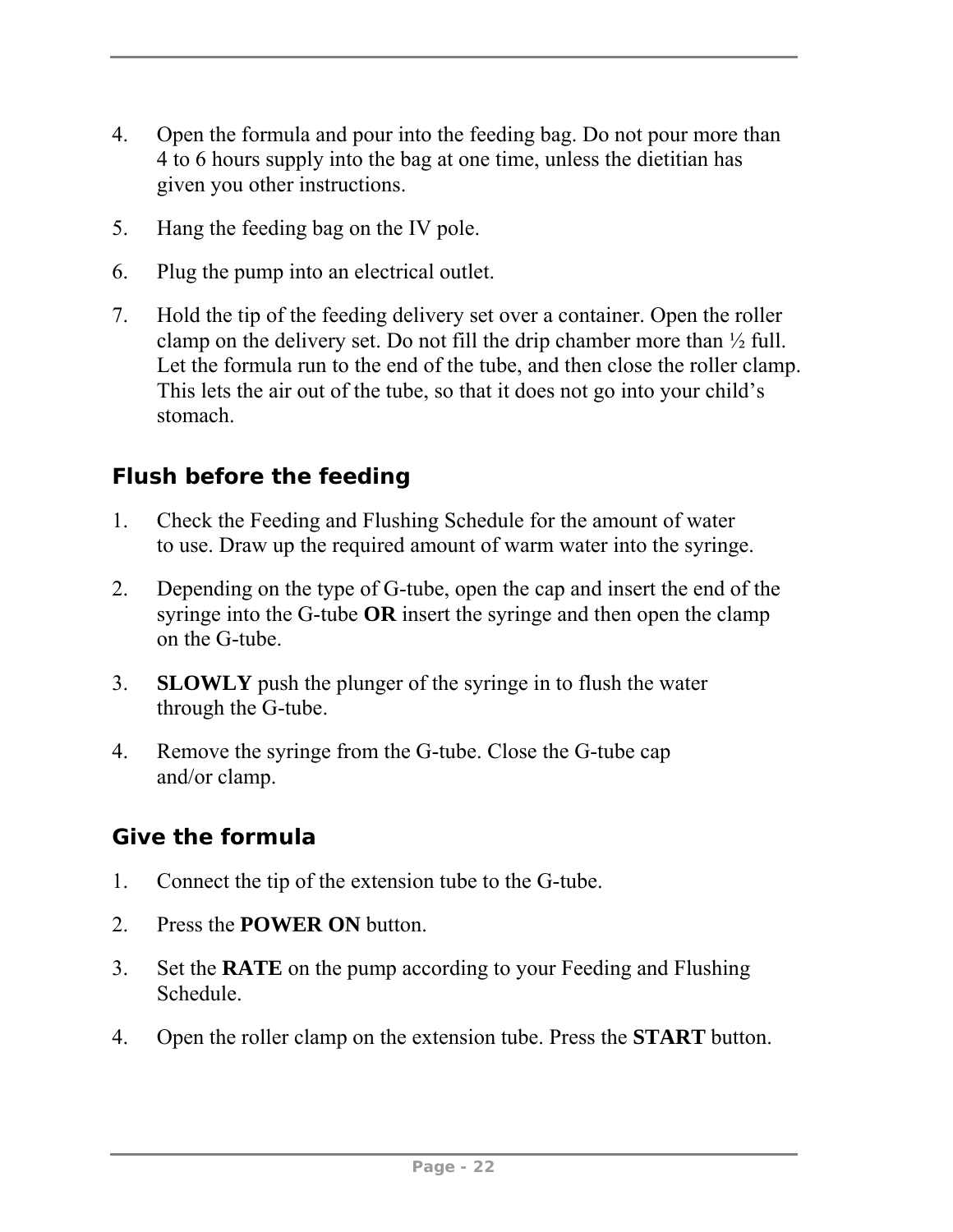- 5. Check the Feeding and Flushing Schedule to know how often to flush. Press the **HOLD** button when it is time to flush the tube.
- 6. If your pump has a Y-connector, use this extra "port" for flushing. Follow the instructions in the pump manual.
- 7. If your pump does not have an extra port, flush with the syringe in the same way as before the feeding. After flushing, reconnect the extension tube with formula to the G-tube.
- 8. Press the **START** button to resume the feeding.

#### **Flush after the feeding**

- 1. After the feeding, press the **STOP** button on the pump. Press the **POWER OFF** button.
- 2. Flush the G-tube again with the required amount of warm water.
- 3. Close the roller clamp on the extension tube and disconnect the tip of the extension tube from the G-tube. Close the G-tube cap and/or clamp.

#### **When the feeding is finished**

- 1. For about an hour after feeding, keep your child's head higher than his or her stomach.
- 2. Wash and store equipment, following the instructions on page 27.
- 3. Keep the pump plugged in when you are not using it. This keeps the battery fully charged.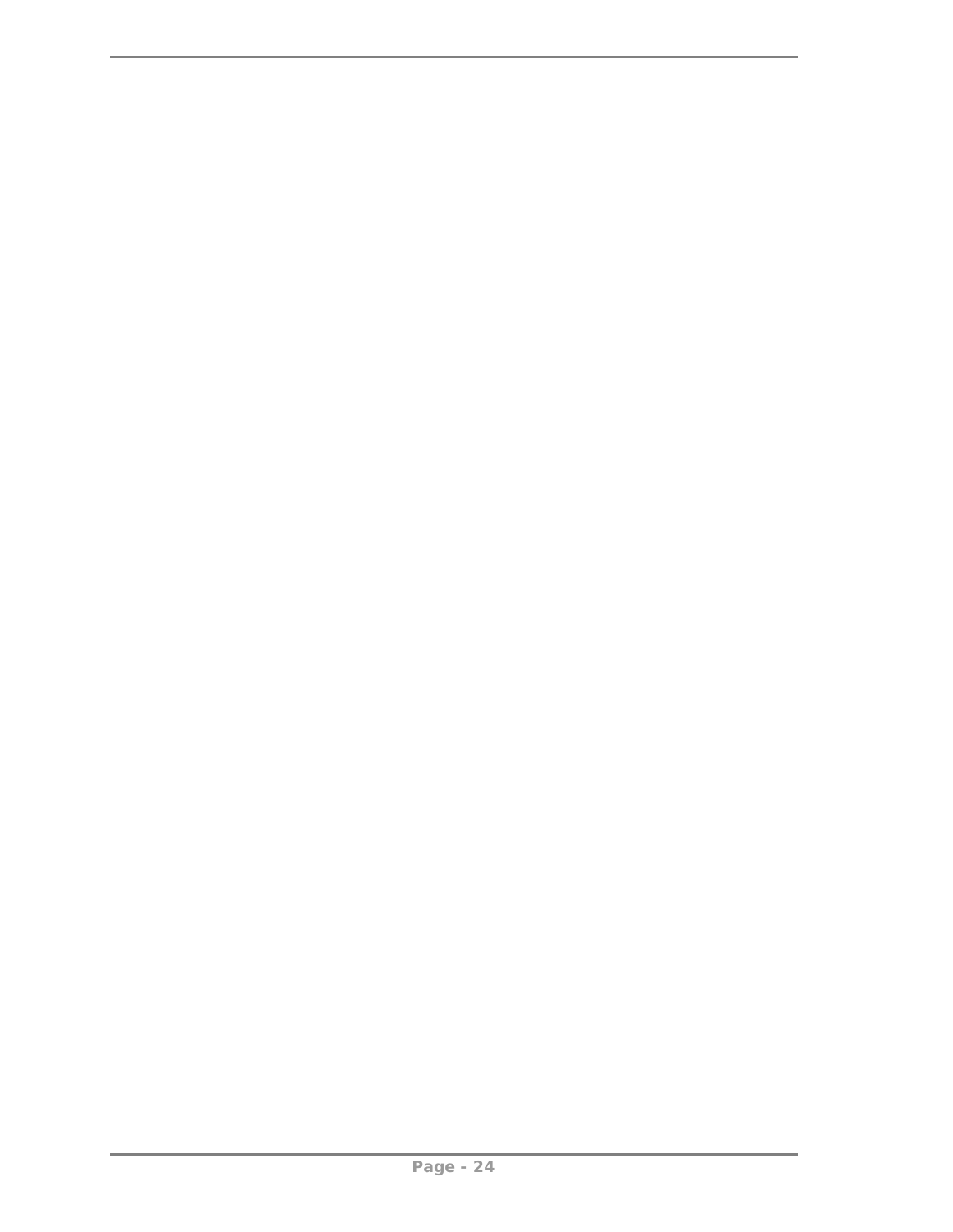# **How do I give my child medications?**

You can only give **liquid** medications through the G-tube. If the medication comes in a capsule, open the capsule and dissolve the contents in 10 to 20 ml of warm water. If the medication comes as a pill, ask the pharmacist if the medication can be crushed and mixed with water.

To crush and mix a medication with water:

- 1. Crush the pill to a fine powder between 2 clean spoons or with a mortar and pestle. If you prefer, you can buy a pill crusher at the pharmacy.
- 2. Add 10 to 20 ml of warm water. Mix until the powder dissolves.

## **Tips for giving your child medications**

- Each medication must be given separately. Do not crush or mix medications together.
- Do not mix medications with formula or put medication in the feeding bag or syringe.
- Check the directions for each medication carefully. If a medication needs to be taken on an "empty stomach", give it 1 hour before or 2 hours after a feeding.
- When you give medications through the G-tube you need to be careful that the G-tube does not become blocked. Flush the tube before and after giving each medication.
- After giving the medication, wash your syringe and equipment with warm, soapy water. Rinse with water and dry well.

## **Get ready**

- 1. Gather your supplies:
	- syringe or catheter-tip syringe
	- liquid or dissolved medication
	- warm water for flushing
	- a container for each medication
- 2. Wash your hands.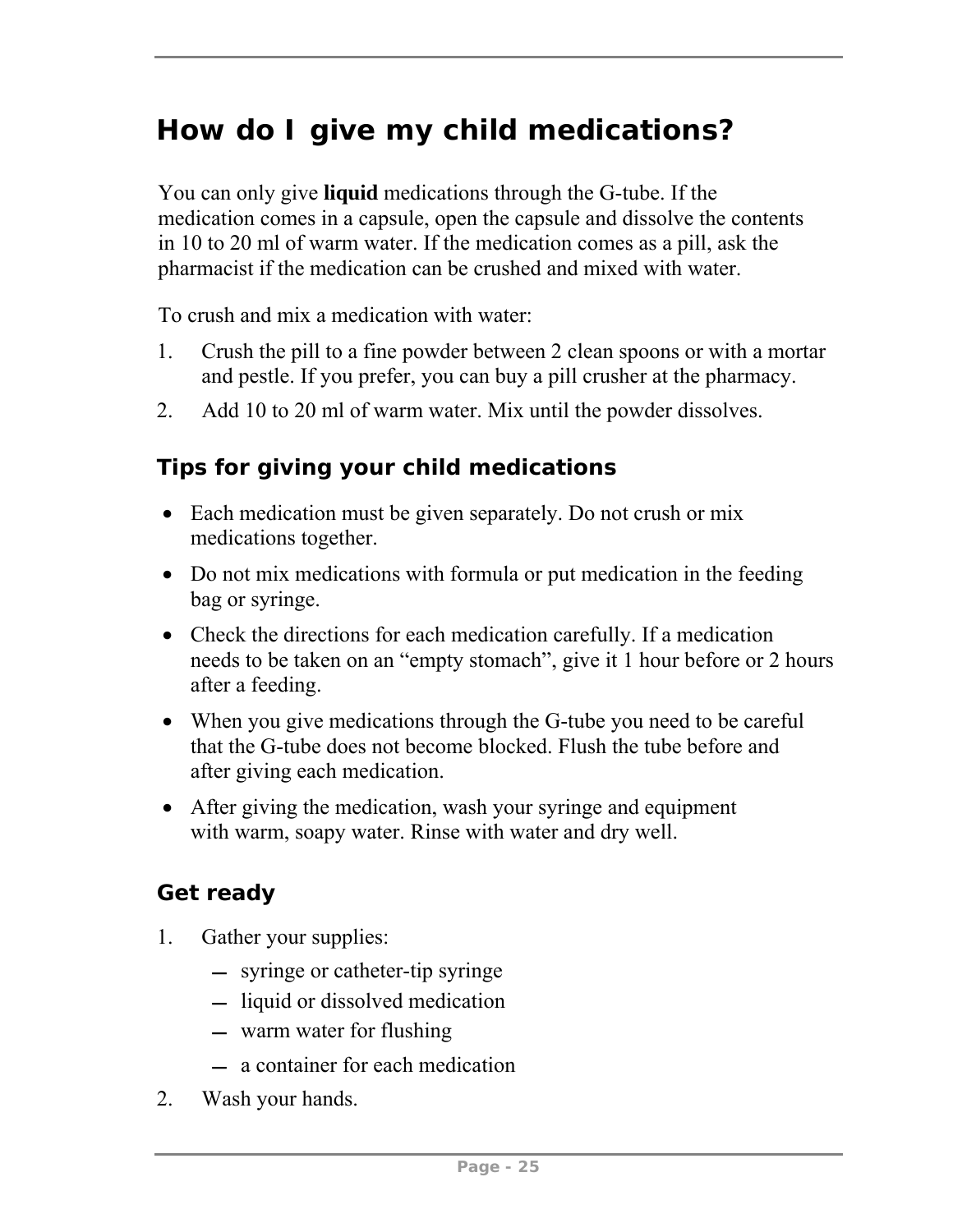#### **Flush before giving the medication**

Check the Feeding and Flushing Schedule for the amount of water to use.

- 1. Draw up the required amount of warm water into the syringe.
- 2. Depending on the type of G-tube, open the cap and insert the end of the syringe into the G-tube **OR** open the clamp on the G-tube after inserting the syringe.
- 3. **SLOWLY** push the plunger of the syringe in to flush the water through the G-tube.
- 4. Remove the syringe from the G-tube. Close the G-tube cap and/or clamp.

#### **Give the medication**

- 1. Draw up the first medication into the syringe.
- 2. Depending on the type of G-tube, open the cap and insert the end of the syringe into the G-tube **OR** open the clamp on the G-tube after inserting the syringe.
- 3. Gently push the plunger of the syringe in to push the medication through the G-tube.
- 4. Remove the syringe from the G-tube. Close the G-tube cap and/or clamp.

#### **Flush after giving the medication**

- 1. Draw up the required amount of warm water into the syringe.
- 2. Depending on the type of G-tube, open the cap and insert the end of the syringe into the G-tube **OR** open the clamp on the G-tube after inserting the syringe.
- 3. SLOWLY push the plunger of the syringe in to flush the water through the G-tube. This makes sure that all the medication is out of the tube.
- 4. Remove the syringe from the G-tube. Close the G-tube cap and/or clamp.

#### **Follow these steps for EACH medication you give your child.**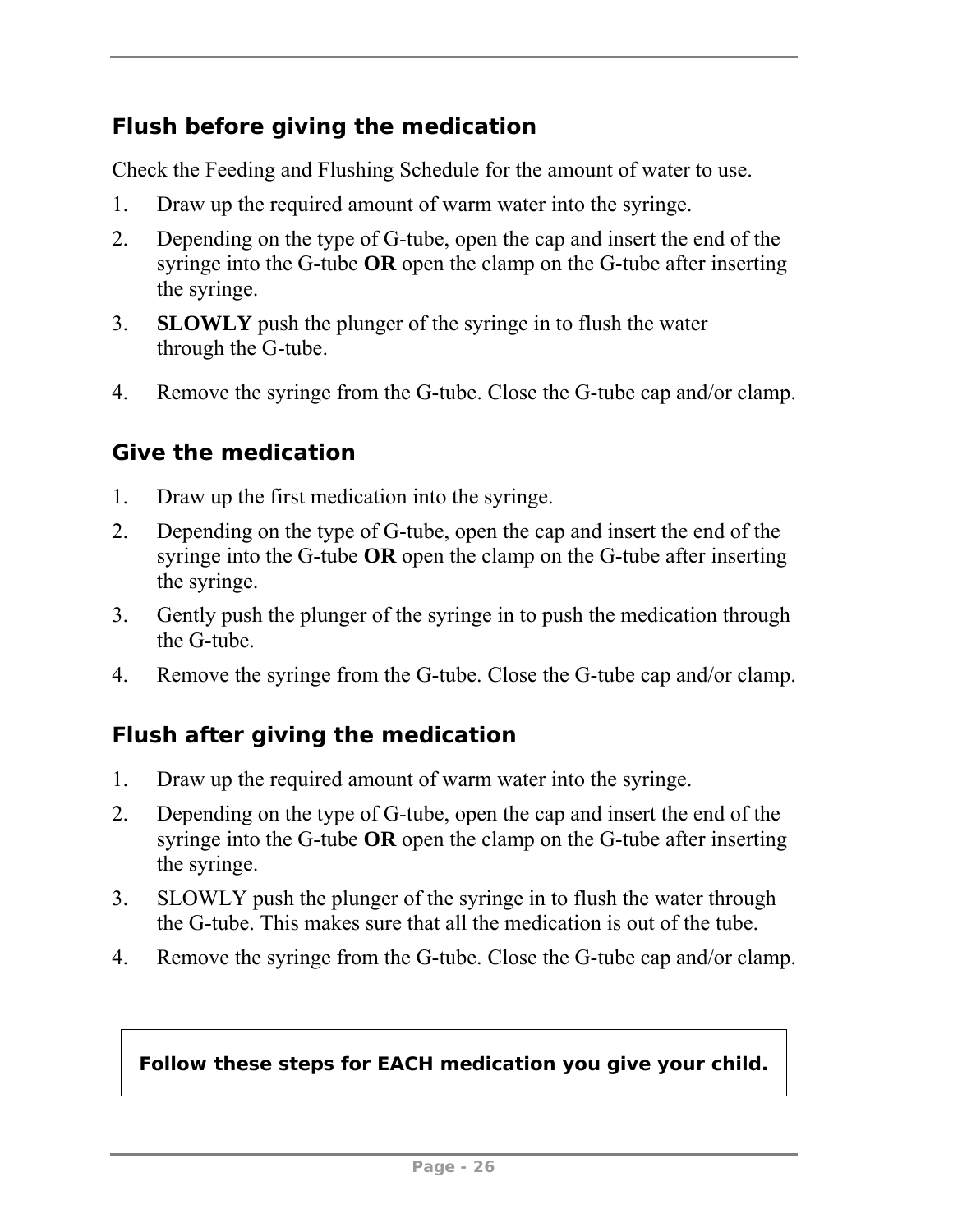# **How do I take care of the equipment?**

It is important to keep all your supplies and equipment clean.

- After each feeding rinse all supplies with water.
- Each day, wash the feeding sets, extension tubes and syringes with soap and water.
- After washing, rinse the feeding bags and extension tubes with diluted vinegar:
	- $-$  mix 30 ml (1/8 cup) of vinegar with 125 ml (1/2 cup) of water
	- pour this into the feeding bag and shake, then empty the bag
	- $-$  rinse well with cool water, letting the water run through the tubing
- Store your supplies in a plastic container or plastic bag. Feeding bags and extension tubes can be used for up to 7 days.

#### **Do not wash equipment in a dishwasher.**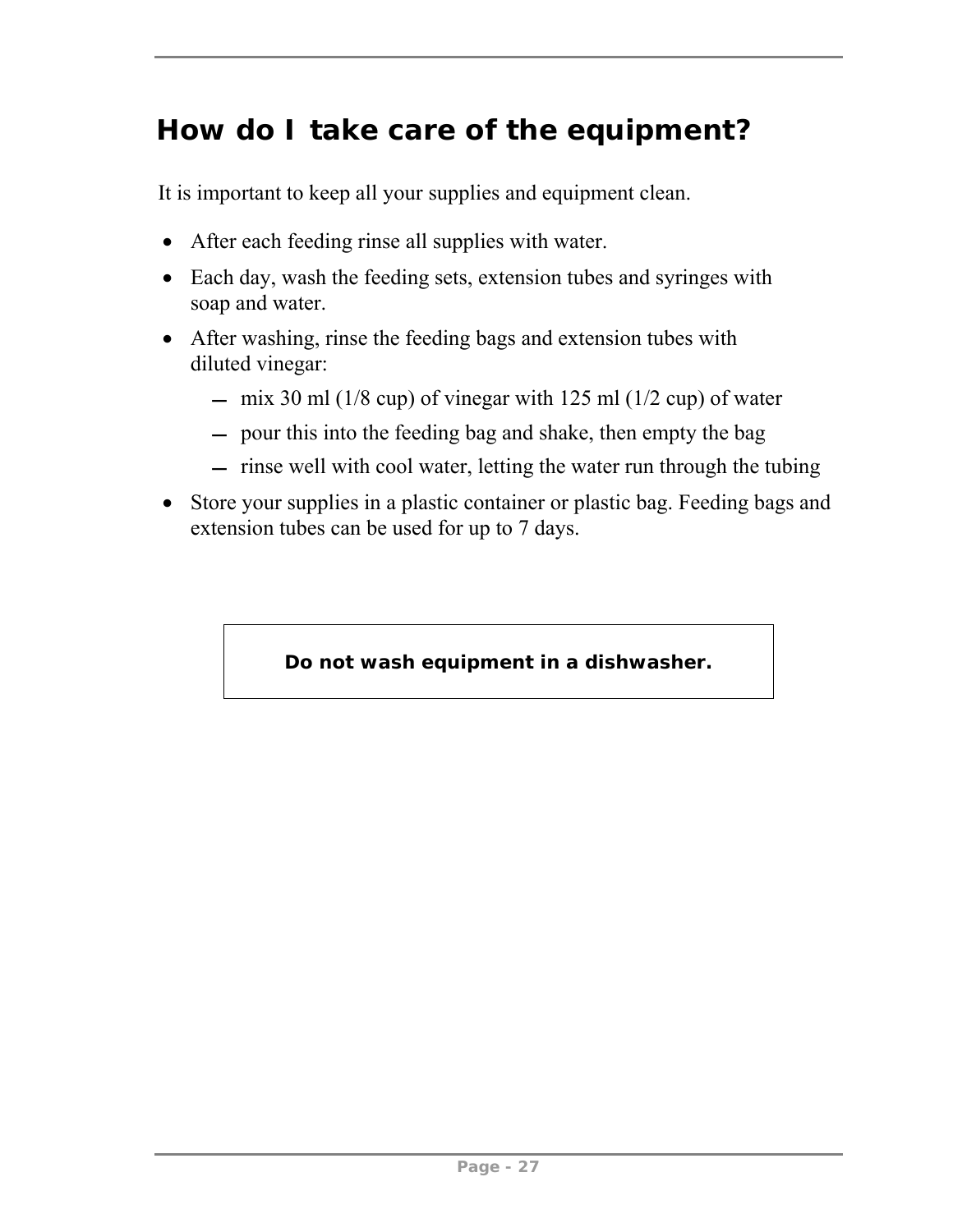# **How can I prevent and manage problems?**

Following these steps can help prevent problems:

- $\checkmark$  Keep the site clean and dry.
- $\checkmark$  Make sure the tube is well secured to the skin.
- $\checkmark$  Flush before and after each feeding and medication.
- $\checkmark$  Flush every 6 to 8 hours if your child has continuous feeding with a pump.

Here are some common problems and how to manage them at home. If you are unsure of what to do, please call the Clinic nurse.

| Problem       | <b>Description</b>                                                                                                                       | What to do                                                                                                                                                                                                                                                                                                           |
|---------------|------------------------------------------------------------------------------------------------------------------------------------------|----------------------------------------------------------------------------------------------------------------------------------------------------------------------------------------------------------------------------------------------------------------------------------------------------------------------|
| <b>Nausea</b> | Your child may feel sick<br>because:<br>the feeding is too fast<br>he or she has an<br>$\bullet$<br>illness such as the flu              | Slow the rate of flow of the<br>$\bullet$<br>feeding. Double the time it<br>takes to feed.<br>If that does not work, try<br>$\bullet$<br>holding the feeding for an<br>extra hour and then give it<br>slowly.<br>If your child still feels<br>nauseated the next day,<br>call your family doctor or<br>pediatrician. |
| Vomiting      | Your child may throw<br>up because:<br>the tube is in the<br>wrong position<br>your child has an<br>$\bullet$<br>illness such as the flu | Call your family doctor or<br>pediatrician if vomiting<br>continues.<br>If your child vomits green<br>bile, call the hospital to speak<br>with the Pediatric Surgeon<br>on-call.                                                                                                                                     |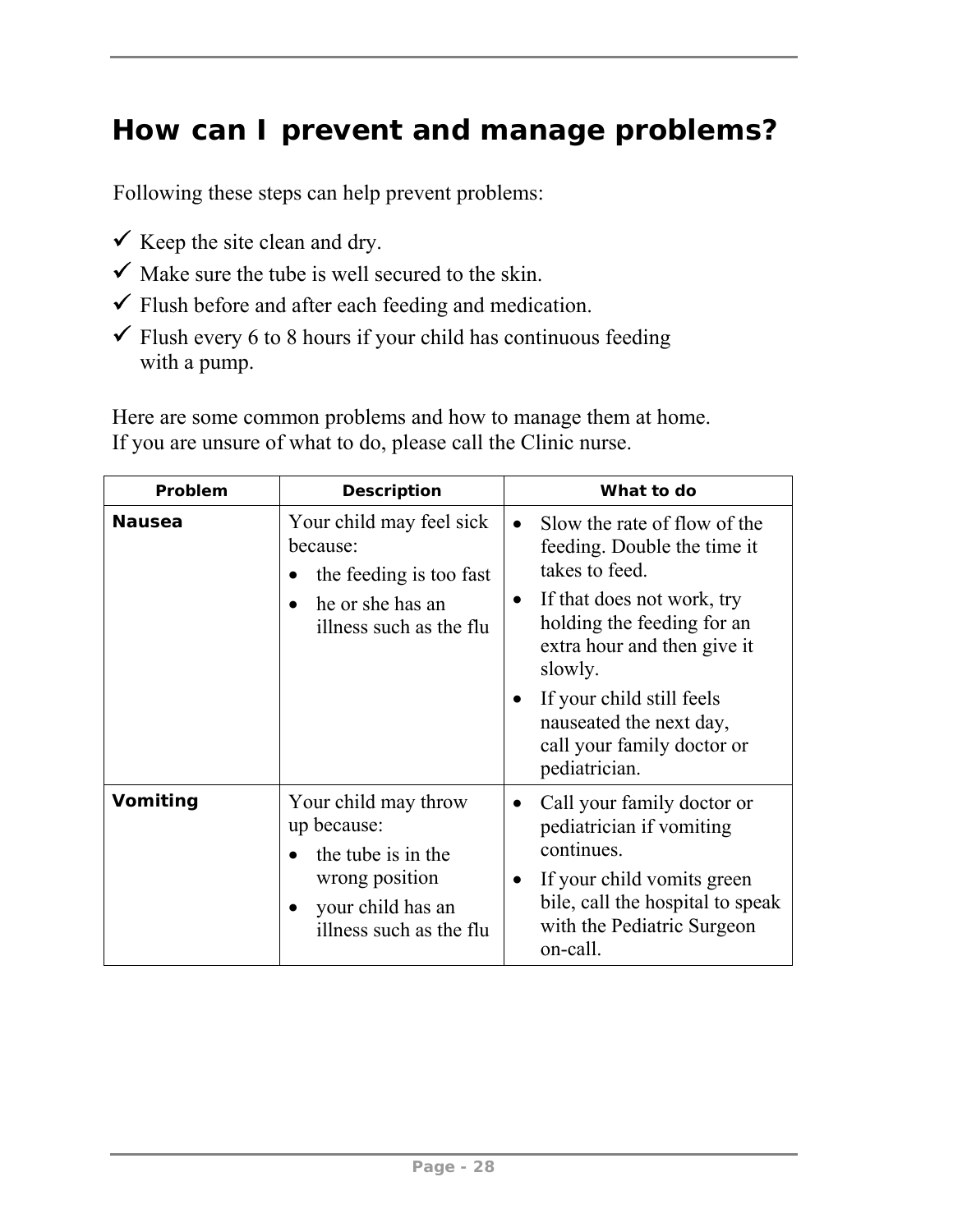| Problem                                                             | <b>Description</b>                                                         | What to do                                                                                                                                            |
|---------------------------------------------------------------------|----------------------------------------------------------------------------|-------------------------------------------------------------------------------------------------------------------------------------------------------|
| <b>Feeling thirsty</b>                                              | Your child is not getting<br>enough fluid. This is<br>called dehydration.  | Increase the amount of fluid<br>between feedings.<br>Be sure to flush with at least<br>10 to 20 ml of water after<br>each feeding.                    |
| Dark yellow<br>urine or passing<br>urine less than<br>2 times a day | Your child is not getting<br>enough fluids. This is<br>called dehydration. | Call your family doctor or<br>pediatrician.                                                                                                           |
| <b>Diarrhea</b><br>More than 3 loose,<br>watery bowel               | Medication may cause<br>diarrhea.                                          | Talk with the doctor who<br>$\bullet$<br>ordered your child's<br>medication.                                                                          |
| movements a day.                                                    | The feeding is going in<br>too fast.                                       | Slow down the flow of<br>$\bullet$<br>formula.<br>Talk with the dietitian about<br>changing the flow of formula.                                      |
|                                                                     | The feeding tube may<br>have moved out of place.                           | Check the position of the<br>$\bullet$<br>feeding tube.                                                                                               |
|                                                                     | Your child may have an<br>illness or infection.                            | Always wash your hands<br>$\bullet$<br>before cleaning the site or<br>feeding your child.<br>Always use clean equipment.<br>$\bullet$<br>See page 27. |
|                                                                     |                                                                            | When your child has<br>$\bullet$<br>diarrhea, you need to replace<br>fluids. Talk to the dietitian or<br>nurse about how to do this.                  |
|                                                                     |                                                                            | If diarrhea lasts longer than<br>$\bullet$<br>2 days, call your family<br>doctor or pediatrician.                                                     |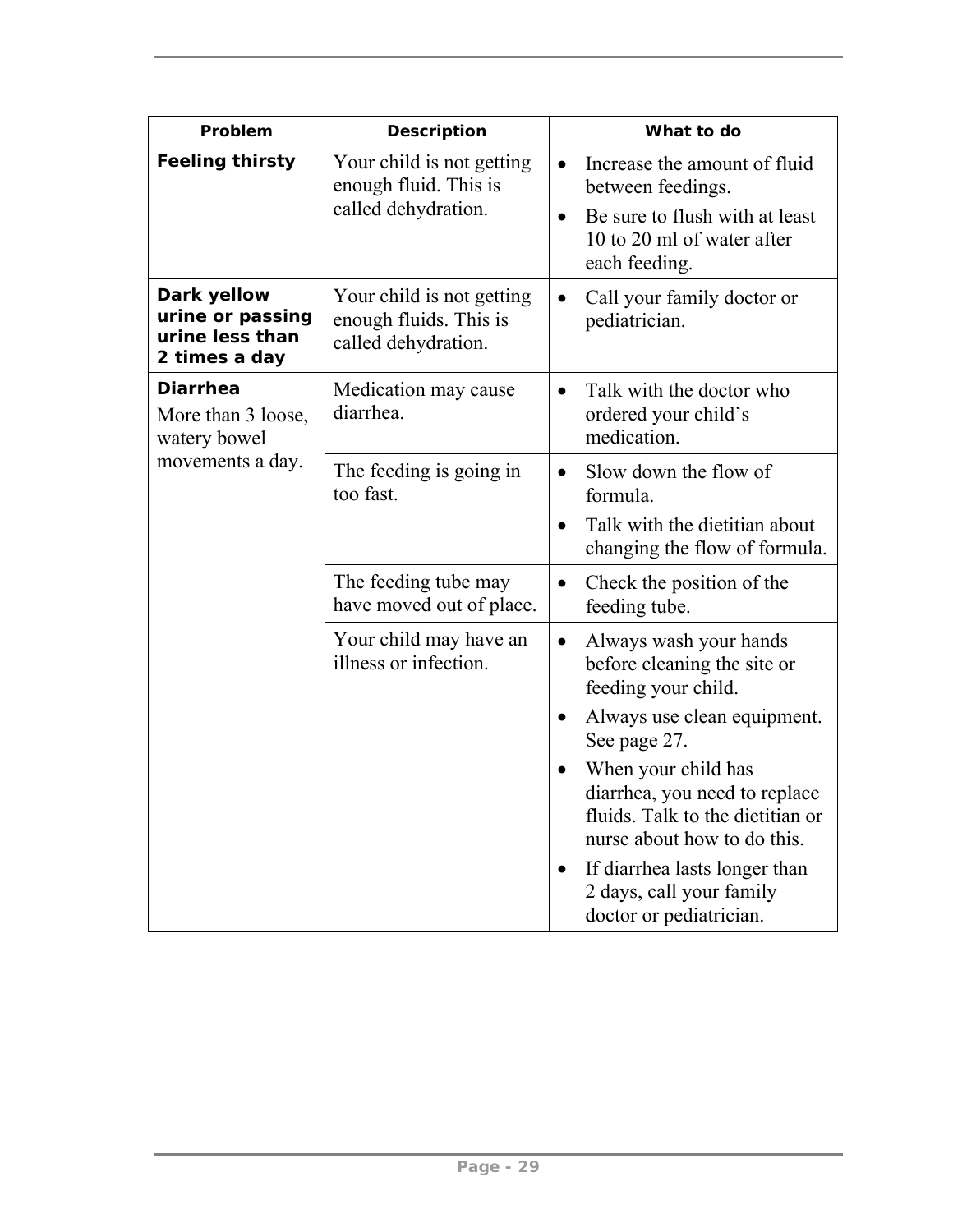| Problem                                                                         | <b>Description</b>                                                                  | What to do                                                                                                                                                                                                            |
|---------------------------------------------------------------------------------|-------------------------------------------------------------------------------------|-----------------------------------------------------------------------------------------------------------------------------------------------------------------------------------------------------------------------|
| Constipation<br>Hard bowel<br>movements or no<br>bowel movements<br>for 3 days. | Your child is not getting<br>enough fluids.                                         | Talk with the dietitian or<br>$\bullet$<br>nurse about the amount of<br>fluids and fibre your child is<br>getting.<br>If your child is still<br>$\bullet$<br>constipated, call your family<br>doctor or pediatrician. |
|                                                                                 | Medication may cause<br>constipation.                                               | Ask your family doctor,<br>$\bullet$<br>pediatrician or pharmacist if<br>your child's medications may<br>cause constipation.                                                                                          |
| Cramping                                                                        | The formula is cold<br>or not mixed properly,<br>causing the bowels<br>to contract. | Make sure the formula is at<br>$\bullet$<br>room temperature before<br>using.                                                                                                                                         |
| <b>Bloating</b>                                                                 | The formula may have<br>gone in too quickly.                                        | Delay the next feeding by<br>$\bullet$<br>1 hour or slow the rate of<br>feeding by $\frac{1}{2}$ for 4 to 6 hours.<br>Then slowly increase the rate<br>back to the usual level.                                       |
|                                                                                 | Too much gas in the<br>stomach.                                                     | Open the cap or clamp of the<br>$\bullet$<br>G-tube to let gas out of the<br>stomach.                                                                                                                                 |
|                                                                                 |                                                                                     | If your child is able, exercise<br>such as walking may relieve<br>bloating and gas.                                                                                                                                   |
|                                                                                 |                                                                                     | If bloating lasts for more than<br>$\bullet$<br>2 or 3 days, talk with the<br>dietitian.                                                                                                                              |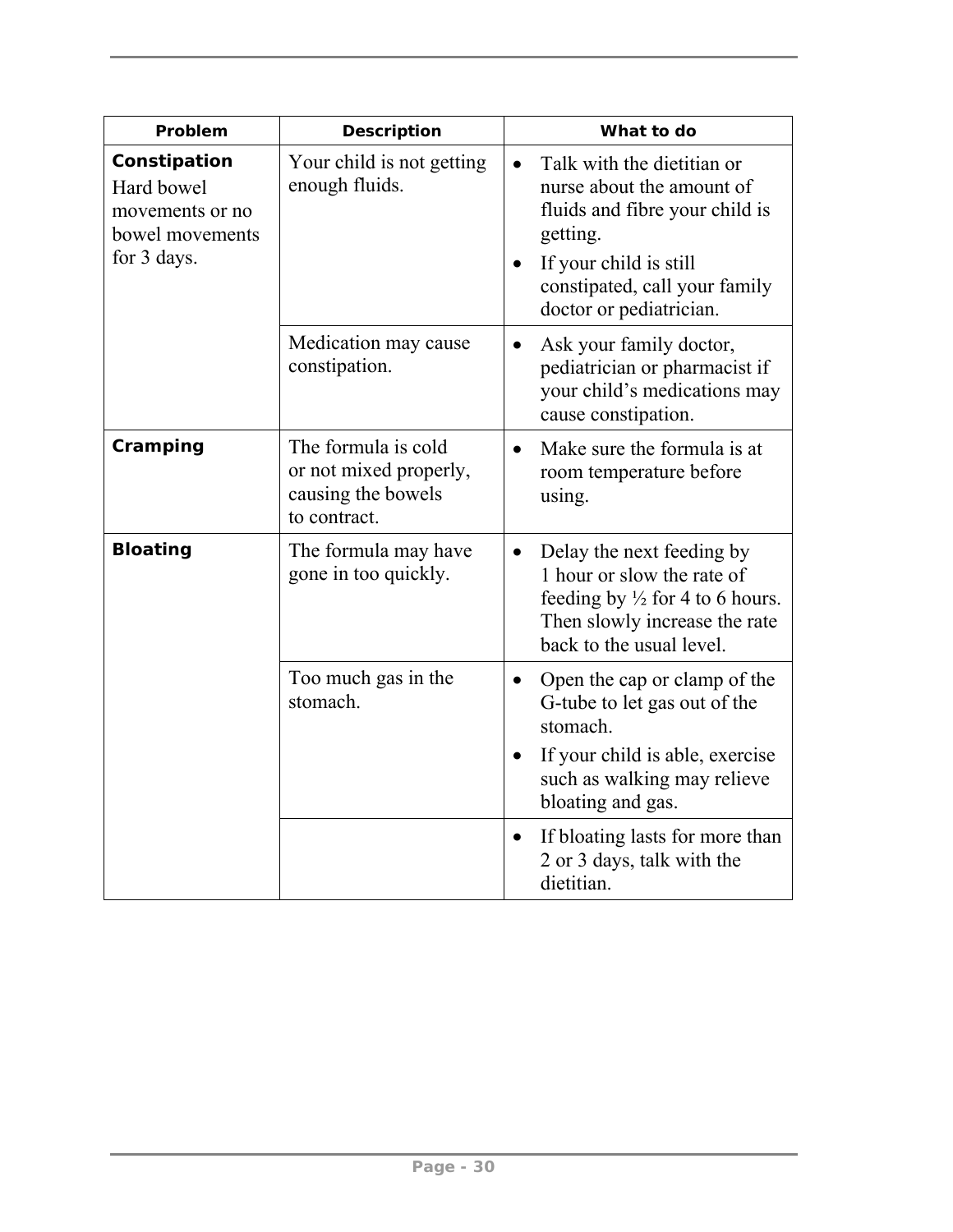| Problem                                                                                        | <b>Description</b>                                                                                                                 | What to do                                                                                                                                                                                                                                                                                                                                           |
|------------------------------------------------------------------------------------------------|------------------------------------------------------------------------------------------------------------------------------------|------------------------------------------------------------------------------------------------------------------------------------------------------------------------------------------------------------------------------------------------------------------------------------------------------------------------------------------------------|
| Fever                                                                                          | There are many reasons<br>for fever.                                                                                               | If your child has a<br>$\bullet$<br>temperature over 38.5° C<br>(101.3° F) call your family<br>doctor or pediatrician.                                                                                                                                                                                                                               |
| Coughing or<br>trouble<br>breathing<br>during or right<br>after a feeding                      | The formula may be<br>coming back up into the<br>throat from the stomach.                                                          | Slow down the flow of<br>$\bullet$<br>formula.<br>Talk with the dietitian about<br>$\bullet$<br>changing the flow of formula.<br>Make sure your child is in a<br>$\bullet$<br>safe position for feeding<br>(sitting or propped up).<br>If the problem continues, call<br>the Clinic nurse or doctor.                                                 |
| Skin around the<br>opening is red,<br>swollen,<br>draining or sore                             | Leaking around the tube<br>may irritate the skin and<br>cause redness.<br>Pain, swelling and<br>redness are signs of<br>infection. | Do skin care more than once<br>$\bullet$<br>a day. Cover the site with a<br>dressing to keep it dry.<br>Change the dressing often.<br>Review what to do for<br>$\bullet$<br>leaking (page 32).<br>If the problem continues,<br>$\bullet$<br>call your family doctor or<br>pediatrician. The doctor may<br>recommend using an<br>antibiotic ointment. |
| A build-up of<br>skin around the<br>opening that is<br>pinky-red,<br>shiny, thick and<br>bumpy | This is granulation<br>tissue, a normal body<br>reaction to the tube.                                                              | Continue daily skin care.<br>$\bullet$<br>Make sure the tube is<br>secured well to the skin to<br>prevent rubbing.<br>If the tissue becomes<br>$\bullet$<br>irritated or bleeds easily,<br>call the Clinic. The doctor<br>may treat this problem.                                                                                                    |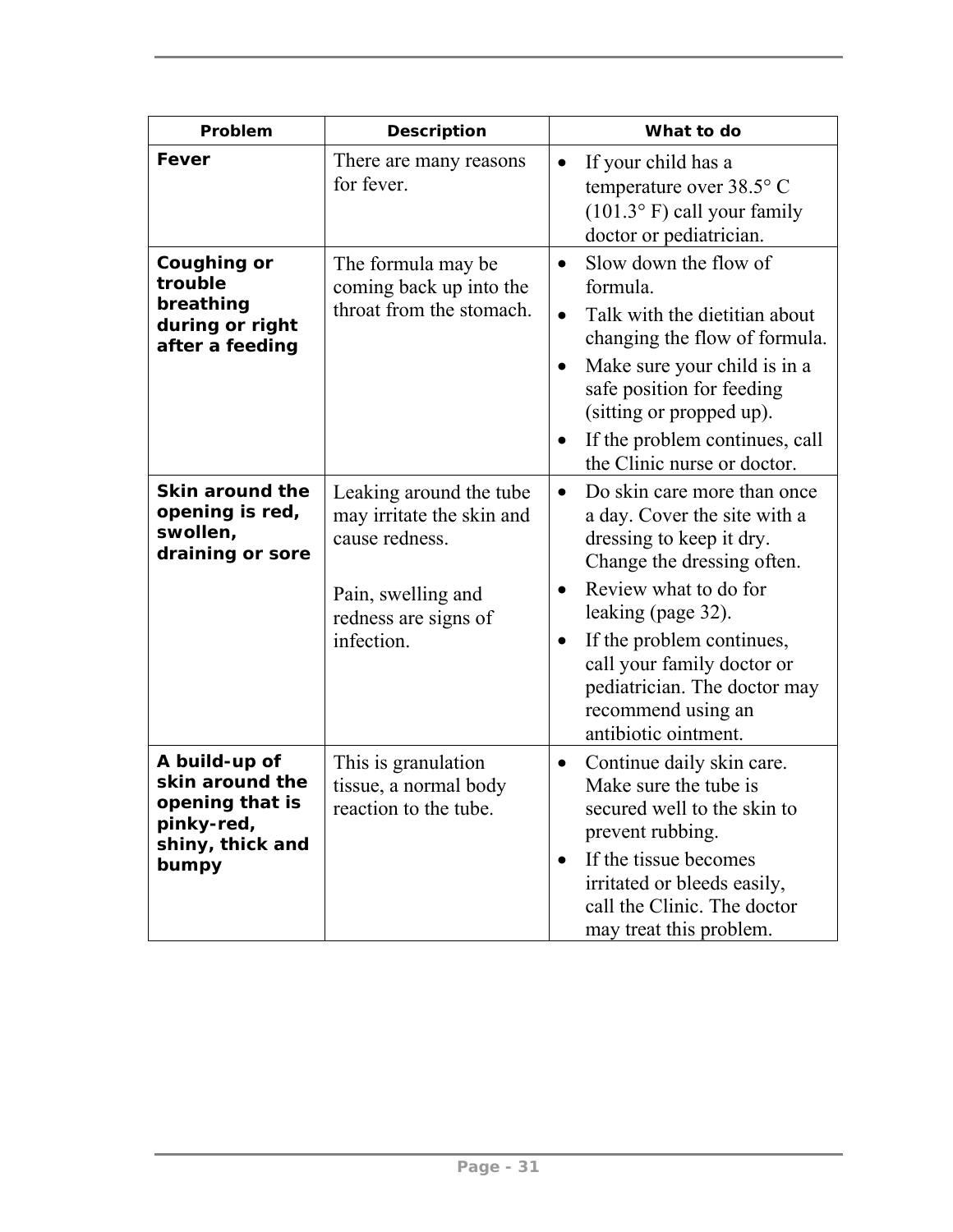| Problem                                             | <b>Description</b>                                                                                                                                                                                                                                               | What to do                                                                                                                                                                                                                                                                                                                                                                                                                                                                                                                                                   |
|-----------------------------------------------------|------------------------------------------------------------------------------------------------------------------------------------------------------------------------------------------------------------------------------------------------------------------|--------------------------------------------------------------------------------------------------------------------------------------------------------------------------------------------------------------------------------------------------------------------------------------------------------------------------------------------------------------------------------------------------------------------------------------------------------------------------------------------------------------------------------------------------------------|
| Leaking around<br>the tube                          | Leaking can irritate the<br>skin and cause a burning<br>feeling.<br>Leaking may be due to:<br>the tube is not<br>$\bullet$<br>secured properly<br>the tube does not fit<br>$\bullet$<br>the opening properly<br>a build-up of<br>$\bullet$<br>granulation tissue | Check that the G-tube is in<br>$\bullet$<br>the correct position (not<br>being pulled) and taped well.<br>Continue skin care and try<br>$\bullet$<br>to keep the skin dry.<br>If leaking continues, call the<br>$\bullet$<br>Clinic nurse or doctor.                                                                                                                                                                                                                                                                                                         |
| Formula does<br>not run through<br>the feeding tube | Feeding tube is blocked.<br>This can happen slowly<br>over time, from a<br>build-up of formula<br>inside the tube.<br>It can happen suddenly,<br>for example, when<br>crushed medication<br>blocks the tube.                                                     | Flush the tube with warm water<br>to remove the blockage and clear<br>the tube.<br>Using a 60 ml syringe,<br>remove fluid from the tube<br>by puling back on the<br>plunger slowly.<br>Dispose of the fluid.<br>$\bullet$<br>Draw up the required amount<br>$\bullet$<br>of warm water in the syringe<br>(see Feeding and Flushing)<br>Schedule).<br>Attach the syringe to the<br>$\bullet$<br>feeding tube. Push the warm<br>water in gently and pull the<br>plunger back slowly.<br>Repeat several times.<br>If the problem continues,<br>call the Clinic. |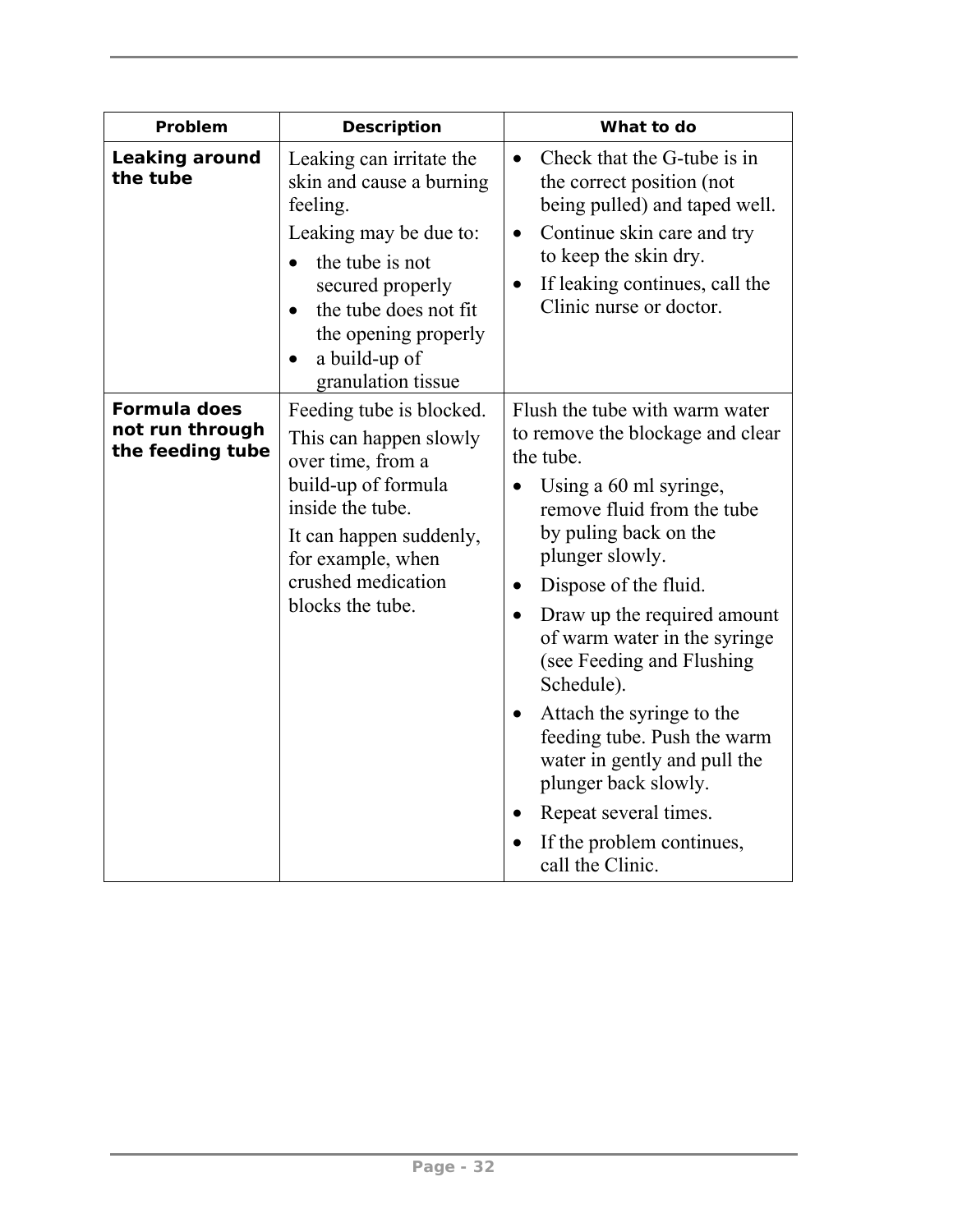| Problem        | <b>Description</b>                | What to do                                                                                                                                                                                                      |
|----------------|-----------------------------------|-----------------------------------------------------------------------------------------------------------------------------------------------------------------------------------------------------------------|
| Tube comes out | Tube has come out<br>by accident. | The G-tube must be put back<br>$\bullet$<br>in as soon as possible or the<br>opening will close.                                                                                                                |
|                |                                   | Replace the tube ONLY if it<br>$\bullet$<br>is more than 3 months since<br>the tube was first inserted,<br>the tube is a Mic-key or<br>Foley catheter, and you know<br>how and feel comfortable.                |
|                |                                   | If not, cover the opening with<br>$\bullet$<br>gauze or a clean cloth.<br>Call the Clinic nurse. If you<br>cannot reach the Clinic,<br>take your child to the<br>Emergency Room and bring<br>the tube with you. |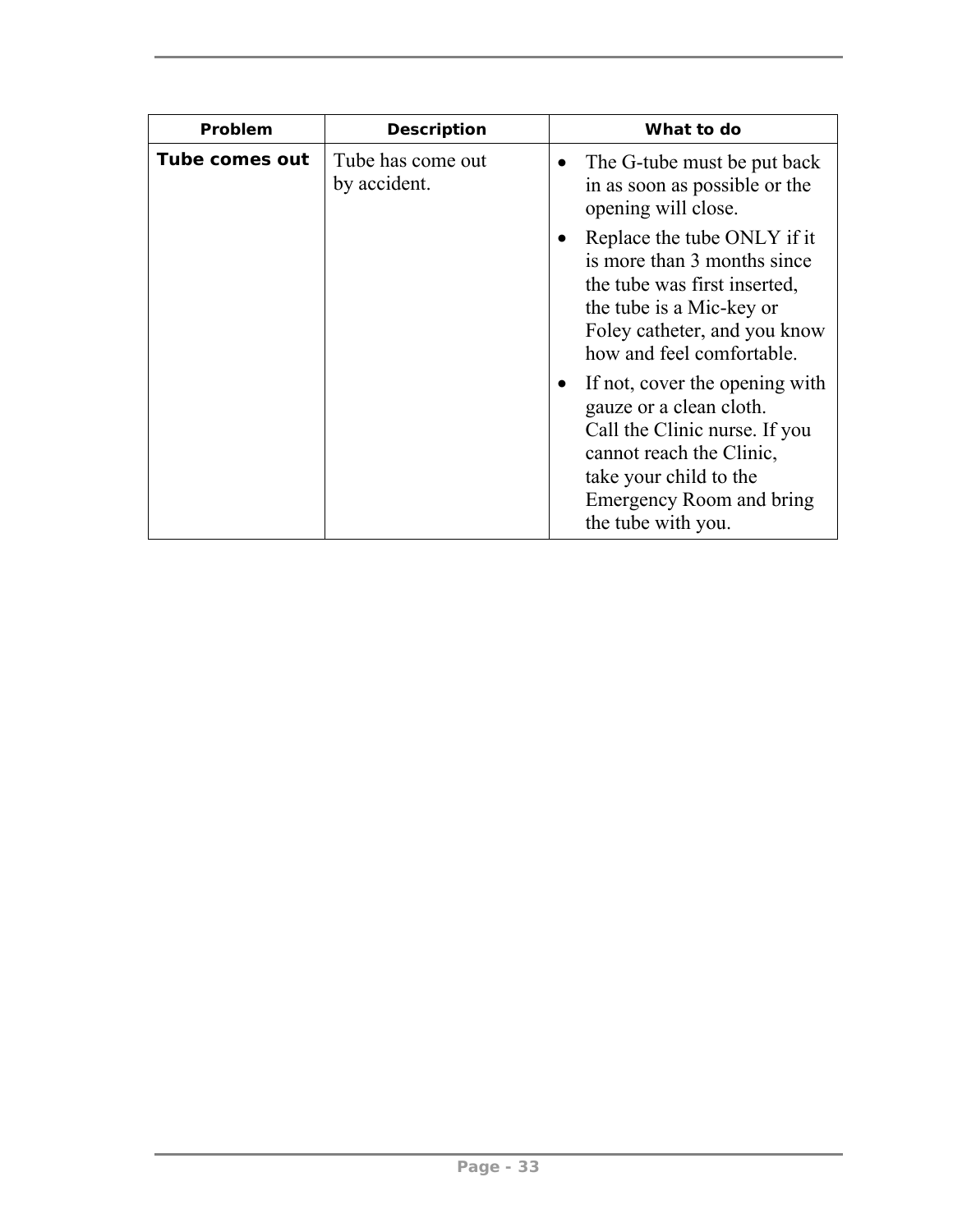| Problem                                      | <b>Description</b>                   | What to do                                                                                                             |
|----------------------------------------------|--------------------------------------|------------------------------------------------------------------------------------------------------------------------|
| <b>Broken clamp</b>                          | Clamp is worn out.                   | • Call the Clinic nurse about<br>a replacement.                                                                        |
| Cap breaks off<br>tip of G-tube              | Cap is worn out.                     | Call the Clinic nurse about<br>a replacement.                                                                          |
| Tip of feeding<br>set keeps<br>coming out of | Tube adapter is worn<br>out.         | Call the Clinic nurse about<br>$\bullet$<br>a replacement.                                                             |
| G-tube                                       | Build up of oils inside.             | Wet a cotton swab with water<br>$\bullet$<br>and clean the inside of the<br>adapter and the tip of the<br>feeding set. |
| Pump not<br>working                          | There are many possible.<br>reasons. | Refer to the pump manual<br>$\bullet$<br>and call the help line.<br>If you need help, call the<br>Clinic nurse.        |

#### **If you need more information or are unsure what to do, call the Clinic at 905-521-2100 ext. 73618**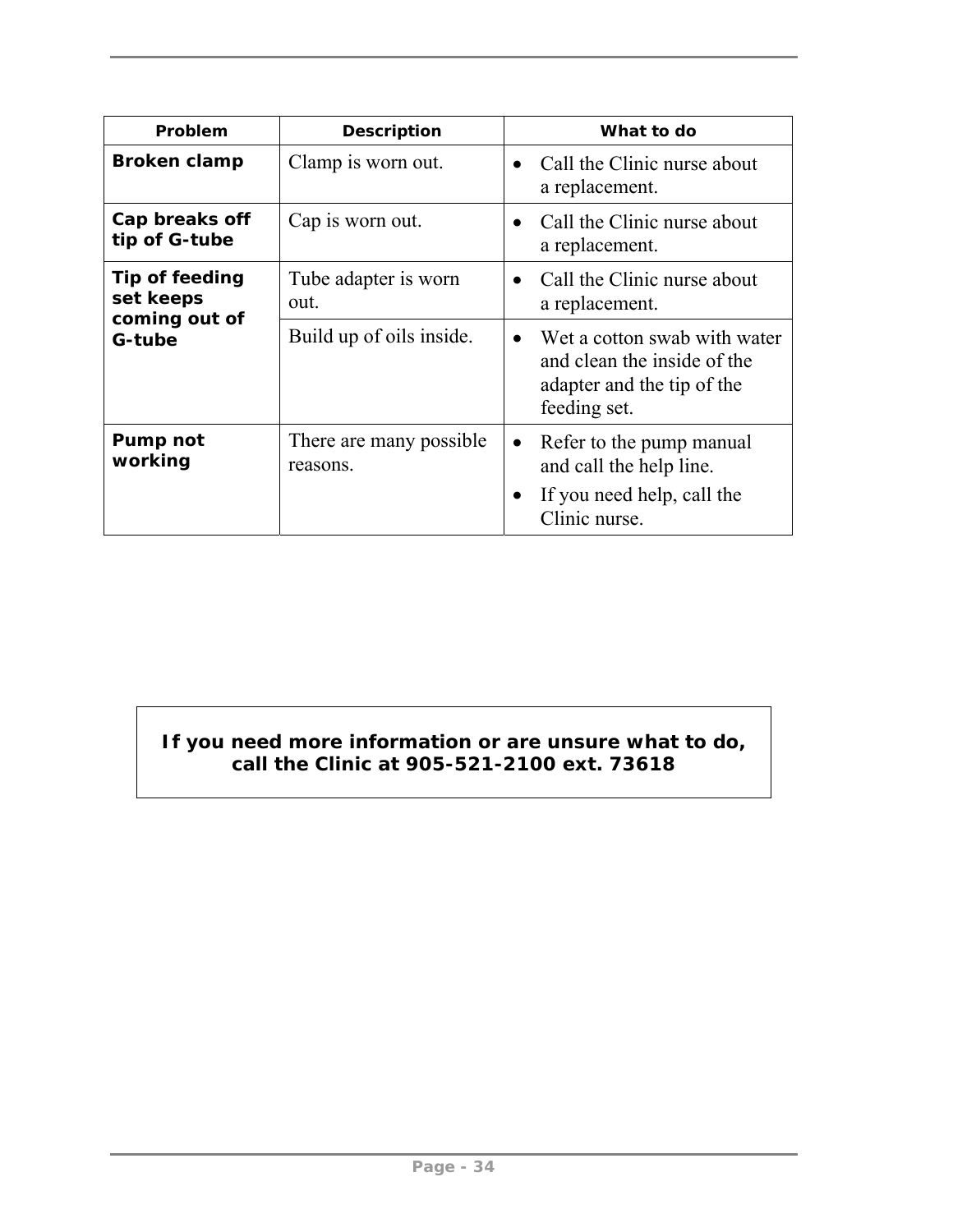## Feeding and Flushing Schedule Date: \_\_\_\_\_\_

| Name of formula | Amount to give each day      |
|-----------------|------------------------------|
|                 | $\Box$ cans or $\Box$ ml     |
|                 | $\Box$ cans or<br>$\sqcup$ m |

#### **If feeding by gravity:**

| Your child needs         | as       | $\Box$ cans or           | $\sqcup$ ml | daily. |
|--------------------------|----------|--------------------------|-------------|--------|
| Your child needs         | as       | $\Box$ cans or $\Box$ ml |             | daily. |
| Each feeding takes about | minutes. |                          |             |        |

#### **If feeding by pump:**

|        |                 | Rate: ml an hour Hours a day:              |
|--------|-----------------|--------------------------------------------|
| Times: |                 |                                            |
|        | Strength: . Add | ml of water to every container of formula. |

| Formula     | <b>Schedule</b> | <b>Water Flush Schedule</b>           |
|-------------|-----------------|---------------------------------------|
| <b>Time</b> | Amount          | Before feeding begins,                |
|             |                 | flush with ml.                        |
|             |                 | After feeding ends,<br>flush with ml. |
|             |                 | And flush with<br>ml<br>every hours.  |
|             |                 |                                       |

**Along with formula, your child may also have:** 

| Through the feeding tube: | By mouth: |
|---------------------------|-----------|
|                           |           |
|                           |           |
|                           |           |
|                           |           |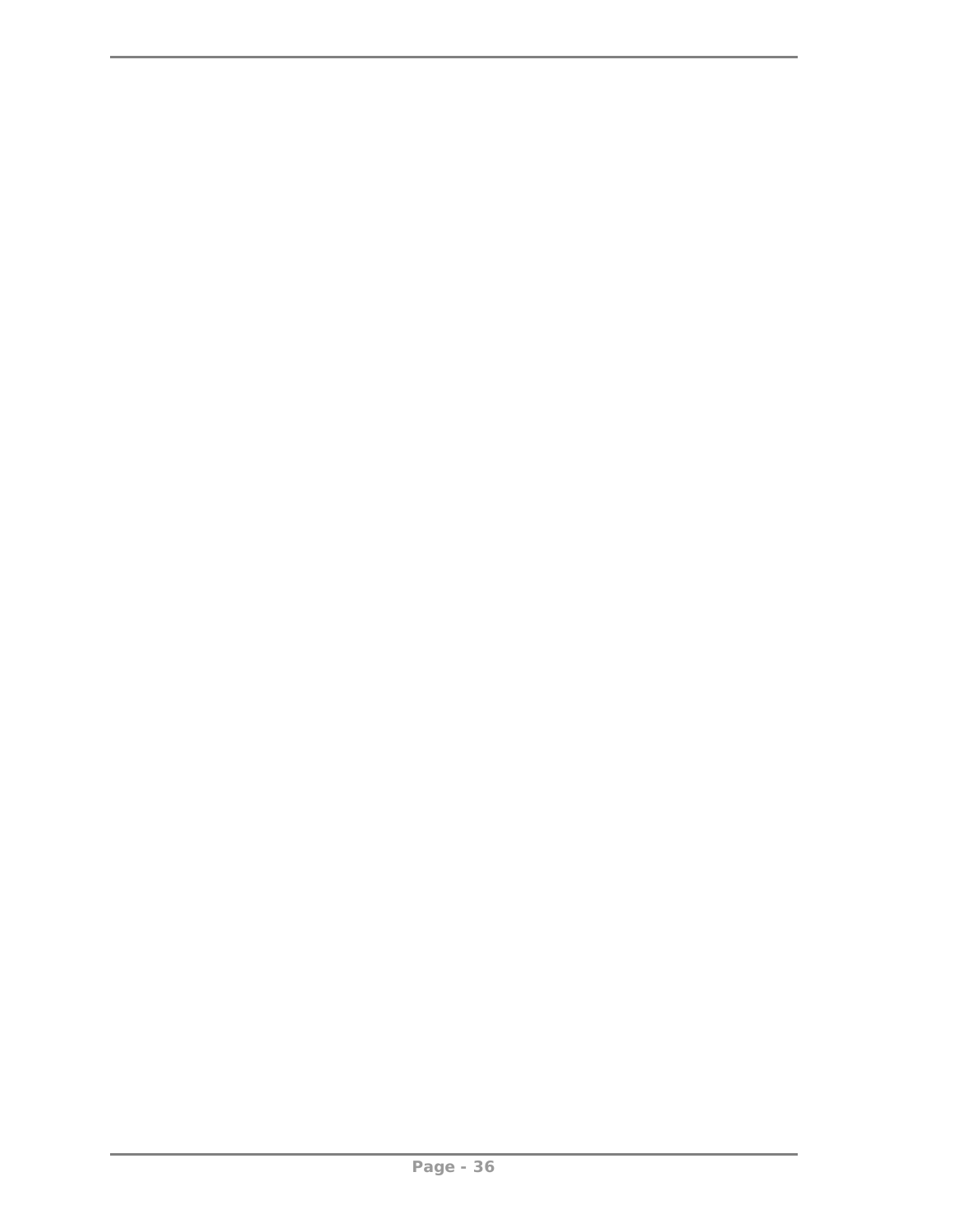# **Thank you…**

This book is adapted from "When you have a Gastrostomy Tube" (©2003, St. Joseph's Healthcare, Hamilton). We would like to thank the staff of St. Joseph's Healthcare for allowing us to use this information.

We also thank the parents and families for their valuable contributions to this book.

![](_page_42_Picture_3.jpeg)